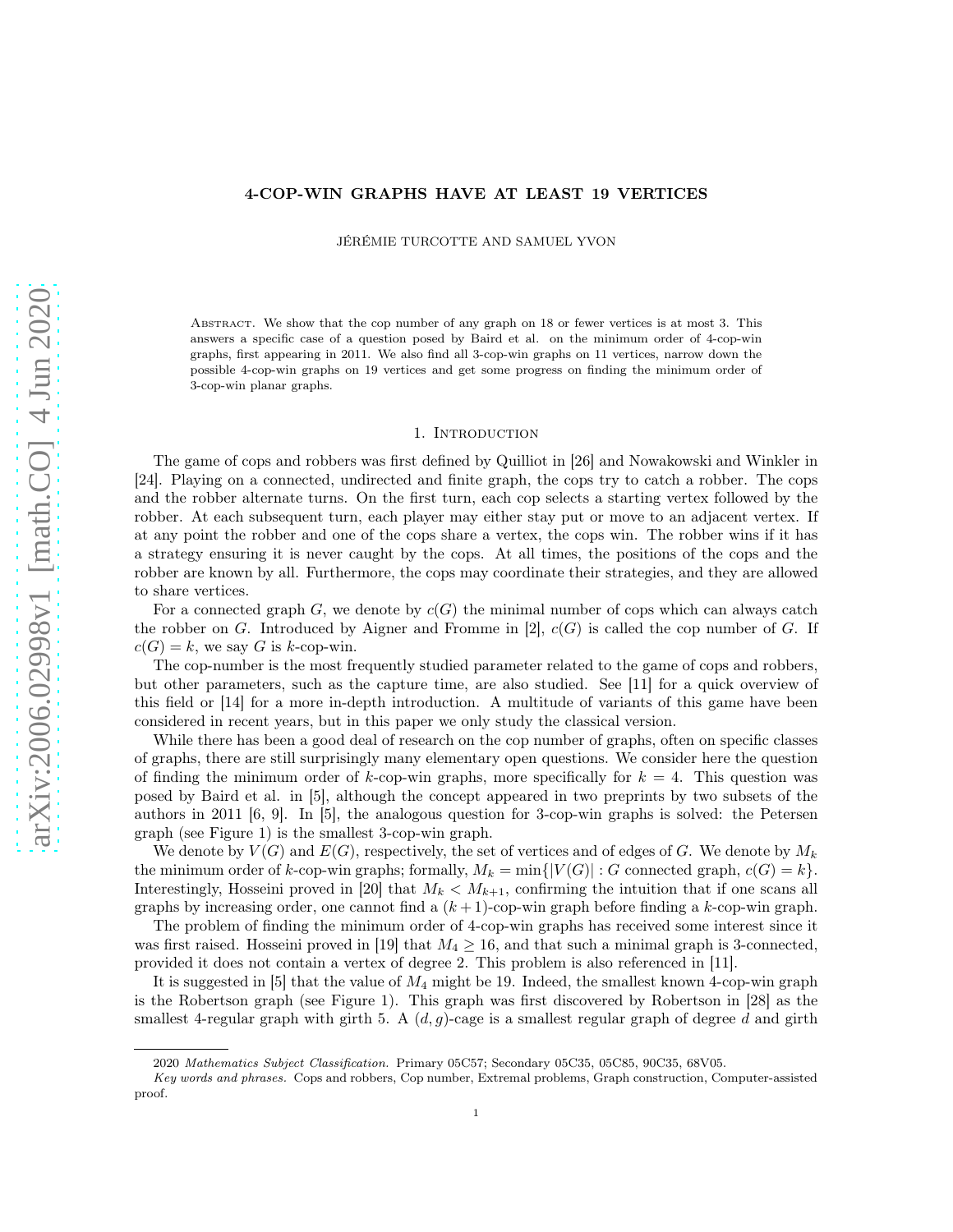g. For instance, the Petersen graph is the unique  $(3, 5)$ -cage and the Robertson graph is the unique  $(4, 5)$ -cage.

It has been proved in [\[2\]](#page-25-0) that graphs with girth at least 5 have a cop number of a least their minimum degree. This result has since been generalized in [\[17\]](#page-26-7), and recently in [\[15\]](#page-26-8). One easily deduces that the cop number of the Robertson graph is therefore at least 4. It is easily seen in the figure that placing a cop on each of the three exterior vertices only leaves 4 unprotected vertices, which form independent edges. A last cop may then easily capture the robber, thus the Robertson graph is 4-cop-win (this argument appears in  $[8]$ ). It is suggested in  $[5]$  that the smallest d-cop-win graphs might be the  $(d, 5)$ -cages.

<span id="page-1-0"></span>

FIGURE 1. Some small  $(d, 5)$ -cage graphs

The main result of this article is to confirm that  $M_4 = 19$ . Although we are not able to prove a complete uniqueness result, we narrow down the possible 4-cop-win graphs on 19 vertices.

Although our proof is not directly based on those in [\[5\]](#page-25-1) and [\[19\]](#page-26-5), there are certainly some common elements. In particular, we also break down the problem by maximum degree and find properties of potential 4-cop-win graphs by constructing explicit strategies.

While we are able to get many interesting results formally, this article makes extensive use of computational methods to verify the remaining cases. All of the code and data produced in the writing of this article are available online at [\[30\]](#page-26-9). This includes not only the final results, but the graphs we generate in the intermediate algorithms, precise counts of the number of graphs we generate at every step in these algorithms, and the time required for almost all computations. All of the computations are separated in small parts to facilitate verification. At various points in this article, we will also discuss possible improvements and alternative computational approaches.

#### 2. NOTATION AND PREVIOUS RESULTS

In this section, we introduce most of the notation used in the article. We also cite previously known results that will be useful.

When considering a graph G, we will respectively denote by  $n(G)$ ,  $d_G(u)$   $\delta(G)$  and  $\Delta(G)$  the number of vertices of  $G$ , the degree of a vertex  $u$  in  $G$ , the minimum degree of  $G$  and the maximum degree of G, although we will usually omit the G when the choice of graph is easily deduced. If u is a

<span id="page-1-1"></span><sup>&</sup>lt;sup>1</sup>Computer-generated drawing  $[21]$ .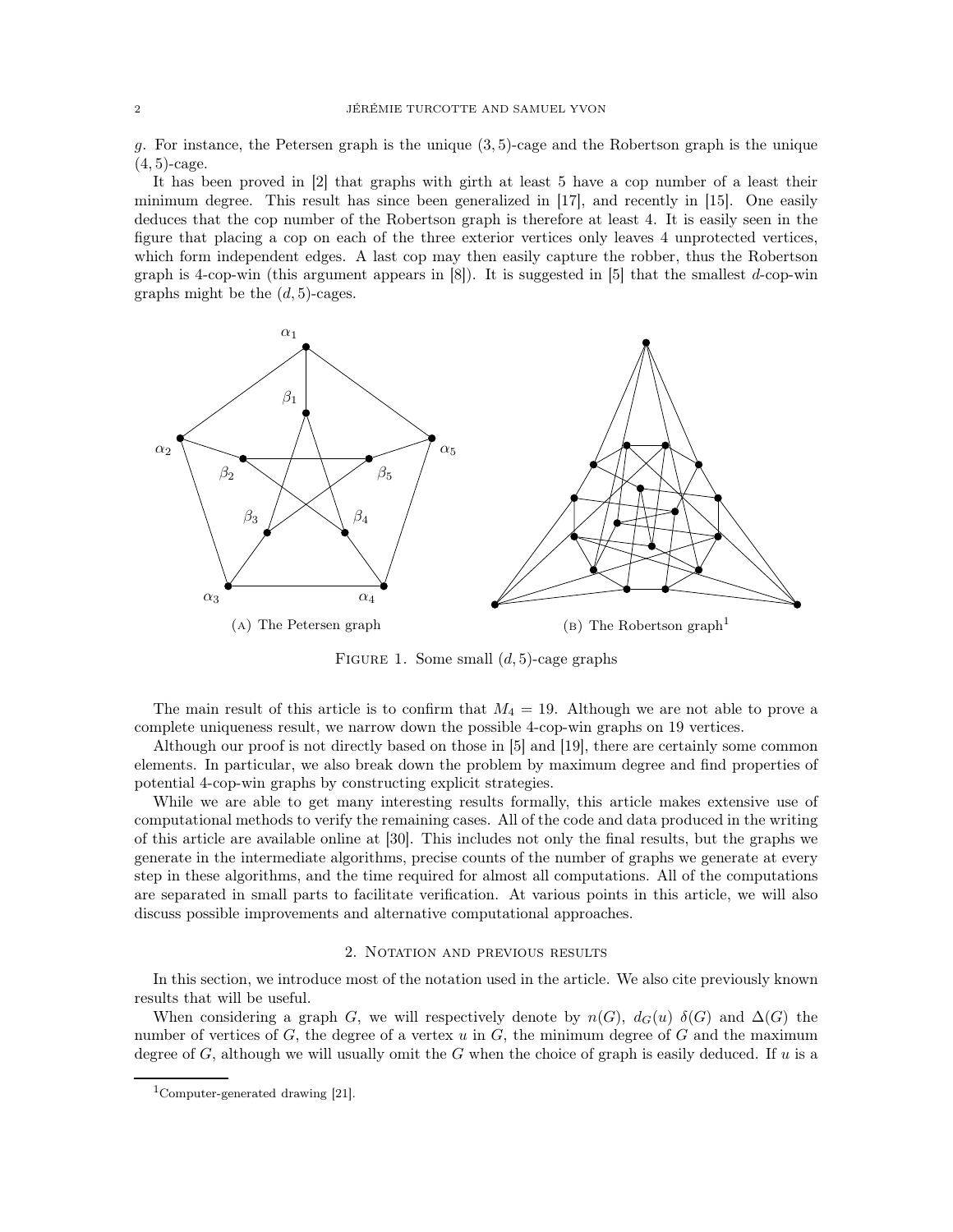vertex of G,  $N(u)$  will denote the (open) neighbourhood of u and  $N[u] = N(u) \cup \{u\}$  will denote the closed neighbourhood of u.

If  $S \subseteq V(G)$ ,  $S^c$  will denote the complement (in  $V(G)$ ) of S,  $\langle S \rangle$  will denote the subgraph of G induced by S, and  $G-S$  will denote  $\langle S^c \rangle$ . If  $S = \{x\}$ , we will use the notation  $G-x$  instead of  $G-S$ . Similarly, if H is a subgraph of G, then  $G - H$  will denote  $G - V(H)$ .

Denote by  $P_0$  the Petersen graph, as seen in Figure [1.](#page-1-0) As  $P_0$  is 3-regular with girth 5, we get that  $c(\mathcal{P}_0) \geq 3$ , and as it contains a dominating set of size 3, we know that  $c(G) = 3$ . The following theorem was proved by Baird et al., first by computer verification and then formally.

<span id="page-2-1"></span>Theorem 2.1. [\[5\]](#page-25-1) *Let* G *be a connected graph.*

*(1) If*  $n \leq 9$ *, then*  $c(G) \leq 2$ *.* 

(2) If  $n = 10$ , then  $c(G) \leq 2$ , unless G is the Petersen graph.

*In particular,*  $M_3 = 10$ *.* 

The proof of the previous theorem makes use of the following lemma, which will also be useful to us.

<span id="page-2-3"></span>**Lemma 2.2.** [\[5\]](#page-25-1) *Let* G *be a connected graph. If*  $\Delta \geq n-5$ *, then*  $c(G) \leq 2$ *.* 

A simple, visual proof of this lemma is available in [\[8\]](#page-25-4). We now define a useful concept, which has been used many times to study the game of cops and robbers.

Definition 2.3. *Let* G *be a graph. If* H *is an induced subgraph of* G*, we say* H *is a retract of* G *if there exists a mapping*  $f: V(G) \to V(H)$  *such that:* 

*(1) If*  $xy \in E(G)$ *, then*  $f(x)f(y) \in E(H)$  *or*  $f(x) = f(y)$ *.* 

(2)  $f|_{V(H)}: V(H) \to V(H)$  *is the identity mapping.* 

*Such a mapping* f *is called a retraction.*

This definition formalizes the intuitive idea that  $G$  can be "folded" onto  $H$ , where each edge must either be sent onto an edge or onto a vertex. Those familiar with graph homomorphisms will notice that condition (1) states that f is a homomorphism from G to H, if we consider H to be reflexive (that is, if we add a loop at each vertex of  $H$ ). This requirement for reflexivity is a consequence of allowing the cops and the robber to stay on a vertex during their turn, implying a loop on each vertex. The concept of retracts has been central in the study of the game of cops and robbers.

If G is disconnected, denote  $G_1, \ldots, G_t$  the connected components of G. By extension, we may define the cop number of a disconnected graph by  $c(G) = \max_{1 \leq i \leq t} c(G_i)$ .

These definitions allow us to state the following result of Berarduci and Intriglia, which we will use many times to reduce the number of cases we need to consider.

<span id="page-2-0"></span>Theorem 2.4. [\[7\]](#page-25-5) *If* G *is a connected graph and* H *is a retract of* G*, then*

 $c(H) \leq c(G) \leq \max\{c(H), c(G-H)+1\}.$ 

A specific case of this theorem is the following, which will often be easier to use.

<span id="page-2-2"></span>Corollary 2.5. *If* G *is a connected graph,* u *is a vertex of* G *and* K *is a union of some connected components of*  $G - N[u]$ *, then* 

$$
c(G - K) \le c(G) \le \max\{c(G - K), c(K) + 1\}.
$$

*In particular, if*  $c(K) \leq k - 1$ *, then*  $c(G) \leq k$  *if and only if*  $c(G - K) \leq k$ *.* 

*Proof.* It is easy to verify that  $f: V(G) \to V(G - K)$  defined by

$$
f(x) = \begin{cases} u & \text{if } x \in V(K) \\ x & \text{otherwise} \end{cases}
$$

is a retraction. It is only left to apply Theorem [2.4](#page-2-0) to  $H = G - K$ .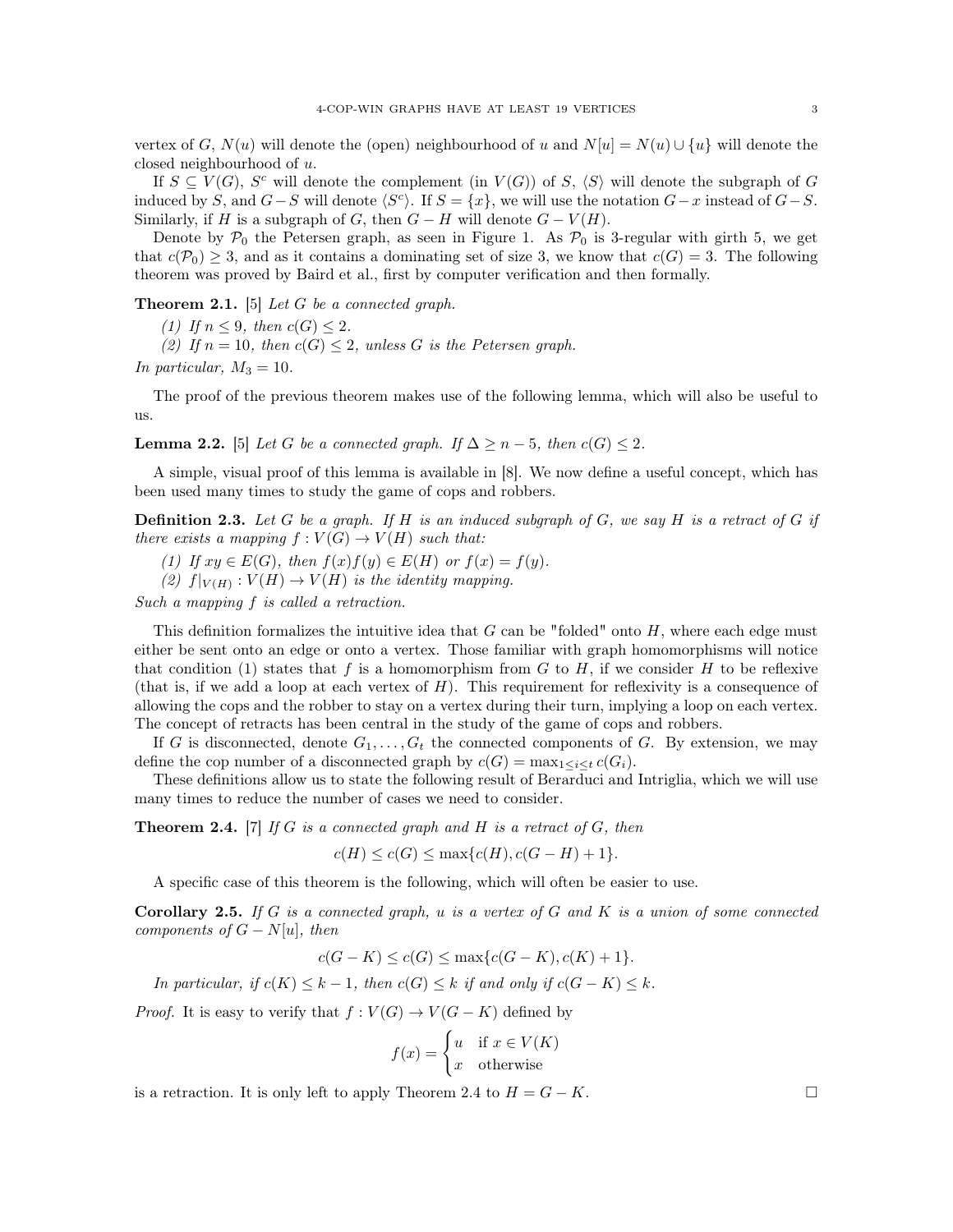One trivial consequence of this corollary is that if the cop number of every component of  $G - N[u]$ is at most  $k-1$ , then  $c(G) \leq k$ . One can also see this directly by leaving a fixed cop on u and playing with k − 1 cops on the connected component of  $G - N[u]$  in which the robber is located.

We then easily get the following result, which is implicit in [\[19\]](#page-26-5).

<span id="page-3-1"></span>Corollary 2.6. *If* G *is a connected graph and*  $\Delta > n - 11$ *, then*  $c(G) \leq 3$ *.* 

*Proof.* If  $\Delta > n - 11$  and u is a vertex of maximum degree, then  $|V(G - N[u])| < 10$ . By Theorem [2.1,](#page-2-1) every connected component of  $G - N[u]$  has cop number at most 2. The last remark yields the  $r$ esult.

Finally, we recall a well known concept in the study of the game of cops and robbers.

**Definition 2.7.** Let x, u be distinct vertices of G. If  $N(x) \subseteq N[u]$ , we say x is **cornered** by u or *that* x *is a* corner*.*

We note that this is a slight variation on the classical notion of a corner (or irreducible vertex), as it normally requires  $ux$  to be an edge, see [\[24\]](#page-26-1). We may now get a further simplification of Corollary [2.5.](#page-2-2)

<span id="page-3-0"></span>**Corollary 2.8.** [\[7\]](#page-25-5) *Let* G *be a connected graph and* x *be a corner of* G. If  $c(G - x) \geq 2$ *, then*  $c(G) = c(G - x)$ *.* If  $c(G - x) = 1$ *, then*  $c(G) \in \{1, 2\}$ *.* 

<span id="page-3-3"></span>*Proof.* If x is cornered by u, notice that x is isolated in  $G - N[u]$ .

# 3. Computational results for 3-cop-win graphs

In this section, we find some 3-cop-win graphs on at most 14 vertices respecting some degree conditions. These results will be useful in the following sections.

We will do this by computing the cop number of every graph with the desired order and degree conditions. Graph generation in this section and in Section [5](#page-15-0) is done using the geng function provided with the nauty/Traces package (version 26r12) [\[23\]](#page-26-11).

The algorithm to compute the cop number is similar to that proposed, in particular, in [\[12,](#page-26-12) [16,](#page-26-13) [27\]](#page-26-14), which we have implemented in the Julia language  $[10, 29]$  $[10, 29]$ . For a given k (which will be between 1 and 3 in our case), the algorithm determines whether  $c(G) \leq k$  or  $c(G) > k$ .

To test the validity of our implementation, we have compared the results for the cop number of connected graphs up to 10 vertices to those in [\[5\]](#page-25-1). Due to a small discrepancy between the counts, our tallies of cop-win graphs has also been verified by implementing a dismantling algorithm [\[24\]](#page-26-1) and by comparing with the implementation at [\[1\]](#page-25-7). To test our code for higher cop numbers, we have also run it on some cage graphs on which we know 3 cops lose. The results of these tests make us confident in the correctness of our implementation.

We first define a variant of the Petersen graph.

Definition 3.1. *We say a connected graph* G *is a* cornered Petersen graph *if* G *contains a corner* x such that  $G-x \simeq \mathcal{P}_0$ . There are 6 such graphs up to isomorphism. We denote them  $\mathcal{P}_i$ ,  $i = 1, \ldots, 6$ , *as seen in Figure [2.](#page-4-0)*

We now solve a question raised in [\[5\]](#page-25-1), classifying the 3-cop-win graphs on 11 vertices, even if it is computationally.

<span id="page-3-2"></span>**Proposition 3.2.** *If* G *is a connected graph such that*  $n = 11$ *, then*  $c(G) = 3$  *if and only if*  $G \simeq P_i$ *for some*  $1 \leq i \leq 6$ *. Otherwise,*  $c(G) \leq 2$ *.* 

*Proof.* Firstly, it is clear by Theorem [2.1](#page-2-1) and Corollary [2.8](#page-3-0) that the cornered Petersen graphs are 3-cop-win.

We would like to show that these graphs are the only graphs on 11 vertices with cop number 3, and that all other graphs have cop number at most 2.

By Lemma [2.2,](#page-2-3) we may only consider graphs such that  $\Delta \leq n-6=5$ . We generate all graphs on 11 vertices such that  $\Delta \leq 5$  and classify each graph according to its cop number. The results are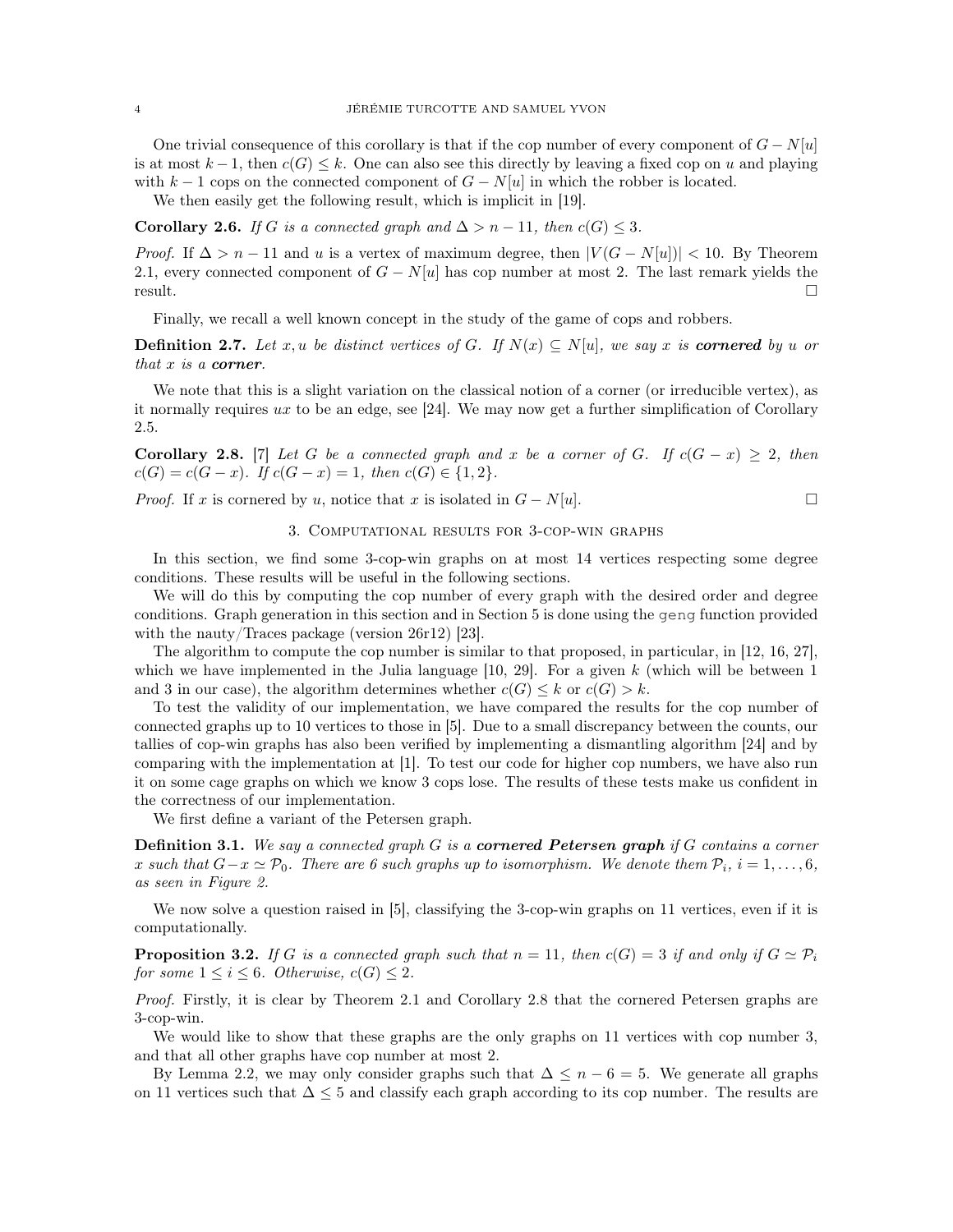<span id="page-4-0"></span>

Figure 2. The cornered Petersen graphs

presented in Table [1](#page-5-0) (the counts are up to isomorphism). The 5 graphs found are the graphs  $\mathcal{P}_i$  for  $i = 2, \ldots, 6$ , which concludes the proof.

This is an interesting phenomenon: the 3-cop-win graphs on 11 vertices are all retracts of the unique 3-cop-win graph on 10 vertices. This behaviour does not occur for the 2-cop-win graphs: the minimum 2-cop-win graph is the 4-cycle, on which the 5-cycle does not retract. Although we will not have any answer for this question in this article, it would be interesting to know whether in general (even for 4-cop-win graphs only), the k-cop-win graphs on  $M_k + 1$  vertices can be retracted on  $k$ -cop-win graph(s) on  $M_k$  vertices.

In Section [6,](#page-16-0) we will also need the following lemma.

<span id="page-4-1"></span>Lemma 3.3. *There exist*

- 80 *connected graphs* G *on* 12 *vertices with*  $\Delta \leq 4$ *,*
- 173 *connected graphs* G *on* 12 *vertices with* ∆ ≤ 5*,*
- 1105 *connected graphs* G *on* 13 *vertices with*  $\Delta \leq 4$ *, and*
- 16523 *connected graphs* G *on* 14 *vertices with* ∆ ≤ 4

 $such that$   $c(G) = 3$ . All other connected graphs considered with these orders and maximum degrees *are such that*  $c(G) \leq 2$ *.* 

*Proof.* Firstly, all graphs on at most 14 vertices have cop number at most 3. This is a direct consequence of knowing that  $M_4 \geq 16$  [\[19\]](#page-26-5). For cases where  $\Delta \geq 4$ , this is a direct consequence of Corollary [2.6.](#page-3-1) For  $\Delta = 2$ , the graph is either a path or a cycle. For  $\Delta = 3$ , see the results of Table [4.](#page-15-1)

We generate, up to isomorphism, all connected graphs on 12 vertices such that  $\Delta \leq 5$  and on 13 vertices such that  $\Delta \leq 4$ . We classify these graphs according to their cop number. Afterwards, we also count which of the graphs on 12 vertices with  $\Delta \leq 5$  and  $c(G) \geq 3$  are such that  $\Delta \leq 4$ . The results are in Table [1.](#page-5-0)

While the counts are presented to summarize the results, the precise 3-cop-win graphs are the focus of our attention as we use them in the following sections.

To achieve these results, we exhaustively computed the cop number of every connected graph that satisfied our maximum degree constraints. Since we proceeded by exhaustion, the run time of these computations is somewhat long due to the high number of graphs, especially in the case of  $\Delta = 14$ . We note that a more clever approach might yield faster calculation time.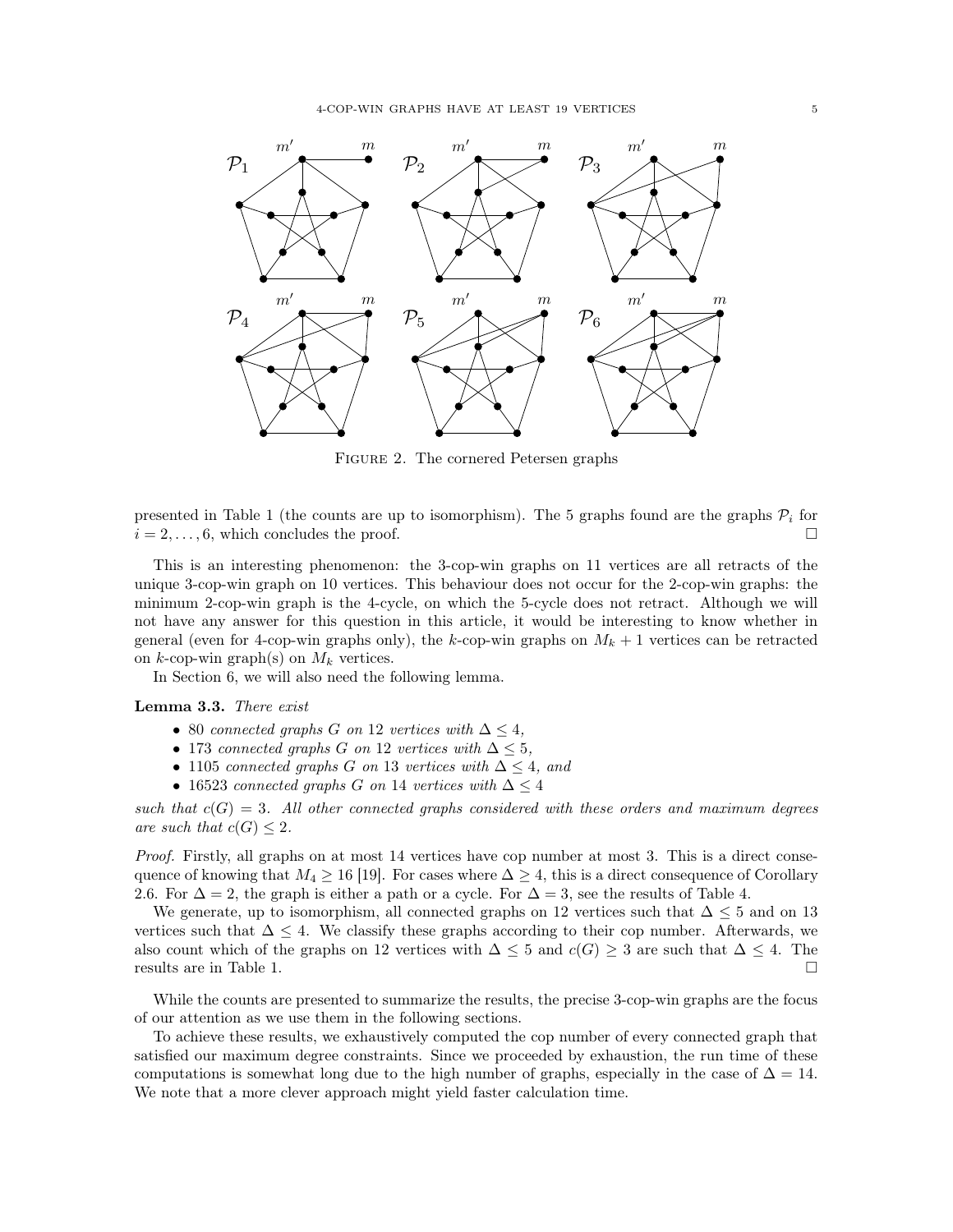<span id="page-5-0"></span>

|                  |               |                  | Cop number |           |       |  |
|------------------|---------------|------------------|------------|-----------|-------|--|
| $\boldsymbol{n}$ | Degree bounds | Number of graphs |            |           |       |  |
| 11               | $\sim 5$      | 21503340         | 69310      | 21434024  |       |  |
| 12               | $\leq 4$      |                  |            |           | 80    |  |
| 12               | $\leq 5$      | 471142472        | 295377     | 470846922 | 173   |  |
| 13               | $\leq 4$      | 68531618         | 73876      | 68456637  | 1105  |  |
| 14               |               | 748592936        | 247022     | 748329391 | 16523 |  |

Table 1. Cop number breakdown for connected graphs on 11-14 vertices with some degree restrictions

The first and most obvious improvement is to only look at graphs with a minimum degree of at least 2, which can reduce the number of graphs to consider by up to around 50%. If we already know the 3-cop-win graphs on one fewer vertices, we can then just consider all possible ways to attach an extra vertex of degree 1 to those graphs. Using this method, we can get all connected 3-cop-win graphs of a given order.

However, this method is still an exhaustive search. Again, a more clever approach would be to consider every 2-cop-win graph G' on  $n - \Delta - 1$  vertices, add a vertex u with  $\Delta$  neighbours and consider each way of adding edges between  $N(u)$  and  $G'$  (up to isomorphism), then checking which of these graphs are 3-cop-win. We would recommend the interested reader to try this approach.

An even more efficient approach would be to use the algorithm of Section [6](#page-16-0) to build candidate 3-cop-win graphs, by merging 2-cop-win graphs on fewer vertices. As we will see later, although this method can reduce significantly the calculation time, in practice it requires some effort to make sure all the possible cases are considered. For the size of graphs we are considering, this may not be necessary.

# 4. Graphs with high maximum degree

<span id="page-5-2"></span>In this section, we consider the cop number of graphs G such that  $\Delta = n - 11$  or  $\Delta = n - 12$ . We start by investigating some properties of the game of cops and robbers on the Petersen graph and it's variants, the cornered Petersen graphs. Many of the arguments in this section are extremely simple once visualized. For this reason, we have provided many figures representing visualizations of the situation in some of the proofs. Of course, we cannot provide figures for every case, so we encourage the reader to draw out the graphs while reading the proof, especially regarding player movements.

By considering the Petersen graph as the Kneser graph  $KG_{5,2}$  [\[4\]](#page-25-8), one easily gets the following well-known result (although maybe not with this precise formulation), an illustration of the fact that the Petersen graph is highly transitive.

**Definition 4.1.** We say a set of 3 vertices  $\{x, y, z\}$  is a **strong stable set** if it is a stable set and if  $N(x) \cap N(y) \cap N(z) = \emptyset$ .

# <span id="page-5-1"></span>Lemma 4.2.

- (a) If  $\{x, y, z\}$  and  $\{x', y', z'\}$  are strong stable sets of  $\mathcal{P}_0$ , then there exists an automorphism  $\phi_1$ *of*  $\mathcal{P}_0$  *such that*  $\phi_1(x) = x'$ ,  $\phi_1(y) = y'$  *and*  $\phi_1(z) = z'$ .
- (b) If ab and  $a'b'$  are two edges of  $\mathcal{P}_0$ , then there exists an automorphism  $\phi_2$  of  $\mathcal{P}_0$  such that  $\phi_2(a) = a', \ \phi_2(b) = b'.$  This property is known as being arc-transitive.

We use the labels m, m' on the graphs  $P_i$  for  $i = 1, \ldots, 6$ , as shown in Figure [2.](#page-4-0) In particular, for each of these graphs,  $P_i - m \simeq P_0$ . We see that m' always corners m, which will be very useful. We also note that as  $m, m' \notin V(\mathcal{P}_0)$ , we can say that  $\mathcal{P}_0 - m = \mathcal{P}_0 - m' = \mathcal{P}_0$ .

As stated in Theorem [2.1,](#page-2-1) we know that  $c(\mathcal{P}_0) = 3$ . In the next two lemmas, we show that although two cops do not have a winning strategy, they have a lot of power as to which positions can be reached. These lemmas would be very easy to establish computationally, but we consider that formalizing the strategies is worthwhile.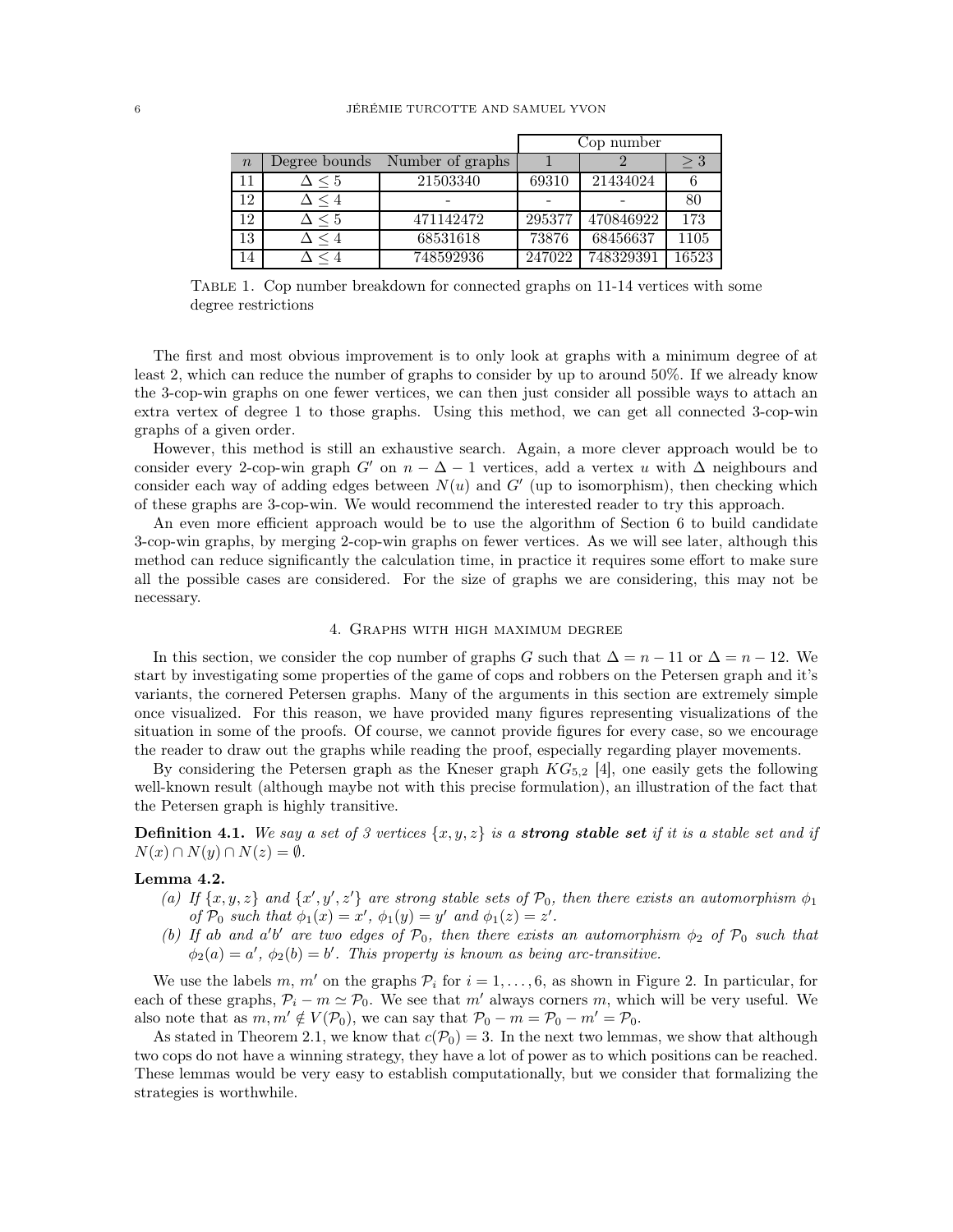<span id="page-6-1"></span>**Lemma 4.3.** *If*  $\{x, y, z\}$  *is a strong stable set of*  $\mathcal{P}_i - m$ *, then there exists a strategy for* 2 cops on  $\mathcal{P}_i$ *to reach the following situation.*

- *(1) The robber is on* x*, except possibly in the case*  $x = m'$  *and*  $i \in \{5, 6\}$ *, where the robber is either on* m′ *or* m*.*
- *(2) The cops are on* y *and* z*.*
- *(3) It is the cops' turn.*

*Proof.* Let us first consider the case of  $\mathcal{P}_0$ . Consider the labelling of  $\mathcal{P}_0$  with  $\alpha_i$  and  $\beta_i$  as shown in Figure [1.](#page-1-0) Observe that if two cops are on  $\beta_j$ ,  $\beta_{j+1}$  (working in modulo 5), they can directly move to any pair  $\beta_{j'}, \beta_{j'+1}$ .

Without loss of generality, we may consider that  $x = \alpha_1, y = \beta_2, z = \beta_3$ , as for all other strong stable sets we can apply the automorphism of Lemma  $4.2(a)$ . For some k, we start the game with two cops on  $\beta_k$  and  $\beta_{k+1}$  (modulo 5). Notice that if the robber is on  $\alpha_j$ , moving the cops to  $\beta_j$  and  $\beta_{j+1}$  forces the robber to move to  $\alpha_{j-1}$ . By repeating this strategy, the cops can essentially make the robber turn in circles on the outer 5-cycle of  $P_0$ . At the end of every cops' turn (except the first), the robber is on  $\alpha_j$  and the cops are on  $\beta_j$  and  $\beta_{j+1}$ , for some j. The cops repeat until the robber is on  $\alpha_1$ : it is now the cops' turn and the game is in the desired situation. Observe that this strategy works for any initial choice of k. This will be useful later, as for any vertex  $w \in \mathcal{P}_0$ , we may choose an initial position such that one of the cops is in  $N[w]$ . We call this the chasing strategy for the Petersen graph. An example is illustrated in Figure [3.](#page-6-0) Even though this might be a very simple idea, this strategy is critical for the rest of this section as it enables more complicated strategies.

<span id="page-6-0"></span>

Figure 3. Typical application of the chasing strategy on the Petersen graph.

We now consider the cases of  $P_5$  and  $P_6$ . In both cases, observe that m and m' are completely indistinguishable:  $N(m) = N(m')$ . It is then easily seen that the strategy for 2 cops on  $P_5$  or  $P_6$ will be the same as the strategy developed above for  $P_0$ , except that the robber may choose to go to either m or m' (we apply the strategy for  $P_0$  by considering the robber to be on m' whenever it is actually on  $m$ ). This is essentially a watered-down version of the well-known argument used to prove, in particular, Theorem [2.4.](#page-2-0)

Finally, we consider the cases  $\mathcal{P}_i$ ,  $i \in \{1, \ldots, 4\}$ . Our goal is to apply the strategy of  $\mathcal{P}_0$  developed above, with only slight modifications. Using that strategy, we choose initial positions for the cops in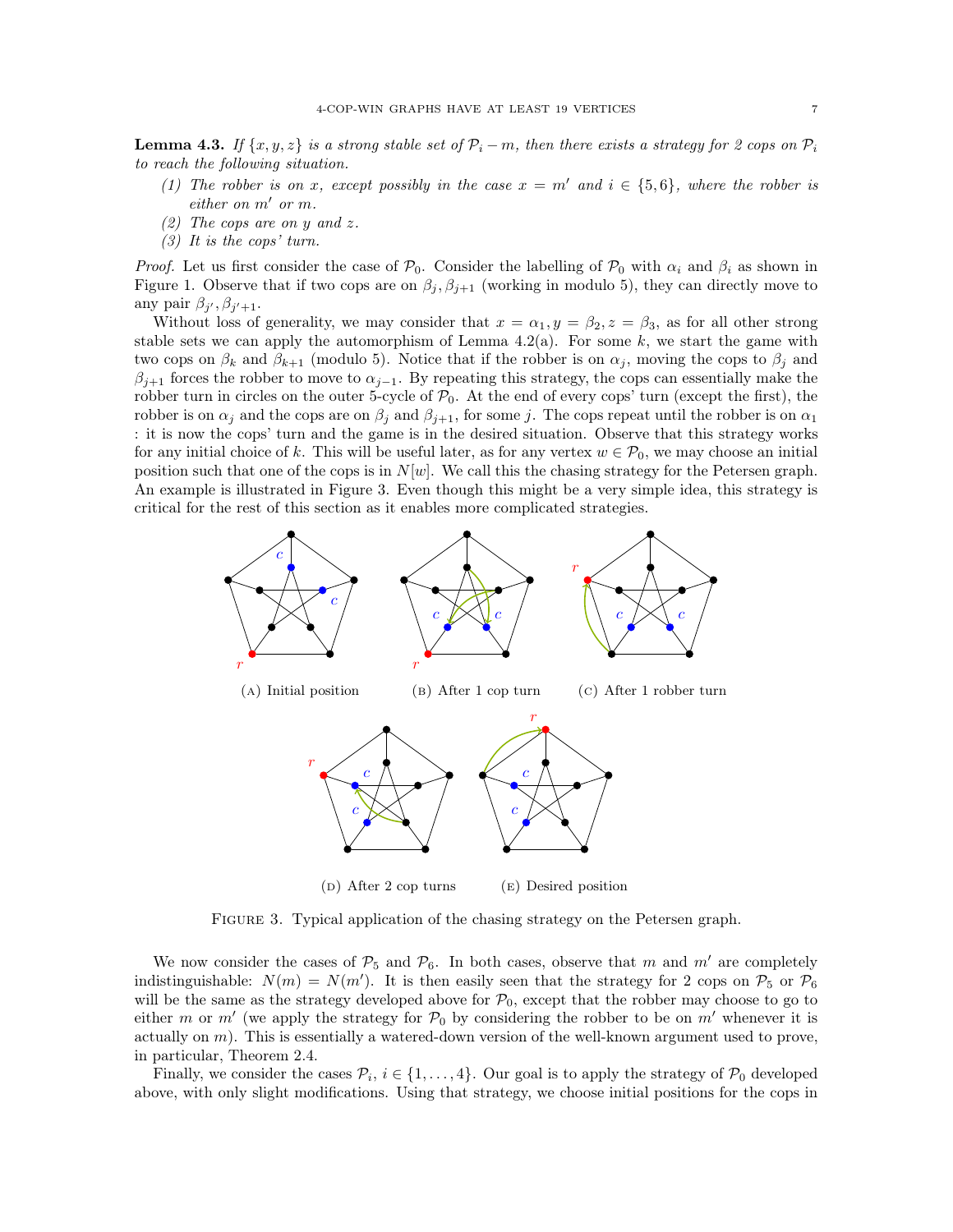$\mathcal{P}_i - m$  such that one of the cops is in  $N[m']$  (it is described above why this is possible). If the robber chooses m as an initial position, this cop may then move to  $m'$ . As  $m'$  corners m, the robber cannot move without being captured. The other cop may then, within a few turns, capture the robber. Thus, the robber will choose an initial vertex in  $\mathcal{P}_i - m$ . Now, as long as the robber is not on m, copy the strategy for  $\mathcal{P}_0$ . Suppose that, at some point, the robber moves to m. In the strategy above, the robber is adjacent to a cop before every of its turns. Thus, this cop can move to a vertex adjacent to m. One easily verifies that in all graphs  $\mathcal{P}_i$  for  $i \in \{1, \ldots, 4\}$ , if one cop is adjacent to m, there is at most one other escape route for the robber. As  $\mathcal{P}_i - m \simeq \mathcal{P}_0$  has diameter 2, the other cop can move to block this escape route. Thus, while applying this strategy, the robber will never move to  $m$ . Hence, the strategy copied from  $\mathcal{P}_0$  yields the desired final position.

By weakening the condition that it is the cops' turn at the end of the strategy, we can get more freedom as to where we can place the cops, enabling more strategies.

<span id="page-7-2"></span>**Lemma 4.4.** *If*  $x, y, z$  *are any three distinct vertices of*  $\mathcal{P}_i - m$ *, then there exists a strategy for* 2 *cops on* P<sup>i</sup> *to reach the following situation.*

- *(1) The robber is on x, except possibly in the case*  $x = m'$  *and*  $i \in \{5, 6\}$ *, where the robber is either on* m′ *or* m*.*
- *(2) The cops are on* y *and* z*.*
- *(3) It is the robber's turn.*

*Proof.* Without loss of generality, we show the statement for  $\mathcal{P}_0$ . For this lemma, generalizing to the cornered Petersen graphs is immediate.

We first consider the case where  $xz \in E(\mathcal{P}_0)$ . We will enumerate the main cases and conclude by symmetry for the others. We may assume that  $x = \alpha_1$  and  $z = \beta_1$  (using the labelling from Figure [1\)](#page-1-0), all other possibilities can be solved using the automorphisms of Lemma [4.2](#page-5-1) (b).

<span id="page-7-0"></span>We apply Lemma [4.3](#page-6-1) to place the robber on vertex  $\alpha_1$  and the cops on the vertices specified in Table [2](#page-7-0) (always forming a strong stable set), and then specify the additional move required to place the cops in the desired final position.

|                     | Final position for cops   Position after applying Lemma 4.3 | Movements                                                    |
|---------------------|-------------------------------------------------------------|--------------------------------------------------------------|
| $\alpha_2, \beta_1$ | 02. Q3                                                      | $\rightarrow \alpha_2, \beta_3 \rightarrow \beta_1$          |
| 02. O1              | D2, D3                                                      | $\rightarrow \beta_2, \beta_3$                               |
| 03. O1              | $\beta_4,\beta_5$                                           | $\beta_1, \beta_5 \rightarrow \beta_3$                       |
| $\alpha_3, \beta_1$ | $\alpha_3, \beta_4$                                         | $\alpha_3 \rightarrow \alpha_3, \beta_4 \rightarrow \beta_1$ |

TABLE 2. Strategy on  $\mathcal{P}_0$  to bring the robber to  $\alpha_1$  with the cops in the desired final position, where at least one cop will be adjacent to robber.

It is easily seen that all other choices of  $y$  are analogous by reflection of the graph relative to the vertical axis.

We use a similar approach for the case where  $xz \notin E$ . We may suppose without loss of generality that  $x = \alpha_1$  and  $z = \beta_2$ : it is easily verified that any two non-adjacent vertices can be expanded into a strong stable set, then apply Lemma [4.2](#page-5-1) (a). To further reduce the number of cases, we can also assume that  $xy \notin E$  (if  $xy \in E$ , switching the roles of y and z brings us back to the previous case), as we can see in Table [3.](#page-8-0)

 $\Box$ 

In the next lemmas, we will consider consider graphs with the following properties, with the goal of eventually showing that these do not exist. We state these properties now to avoid repetition.

<span id="page-7-1"></span>**Hypothesis 4.5.** Let G be a connected graph and u be a vertex of G such that  $c(G) > 3$  and  $G - N[u] \simeq \mathcal{P}_i$ , for some  $0 \leq i \leq 6$ .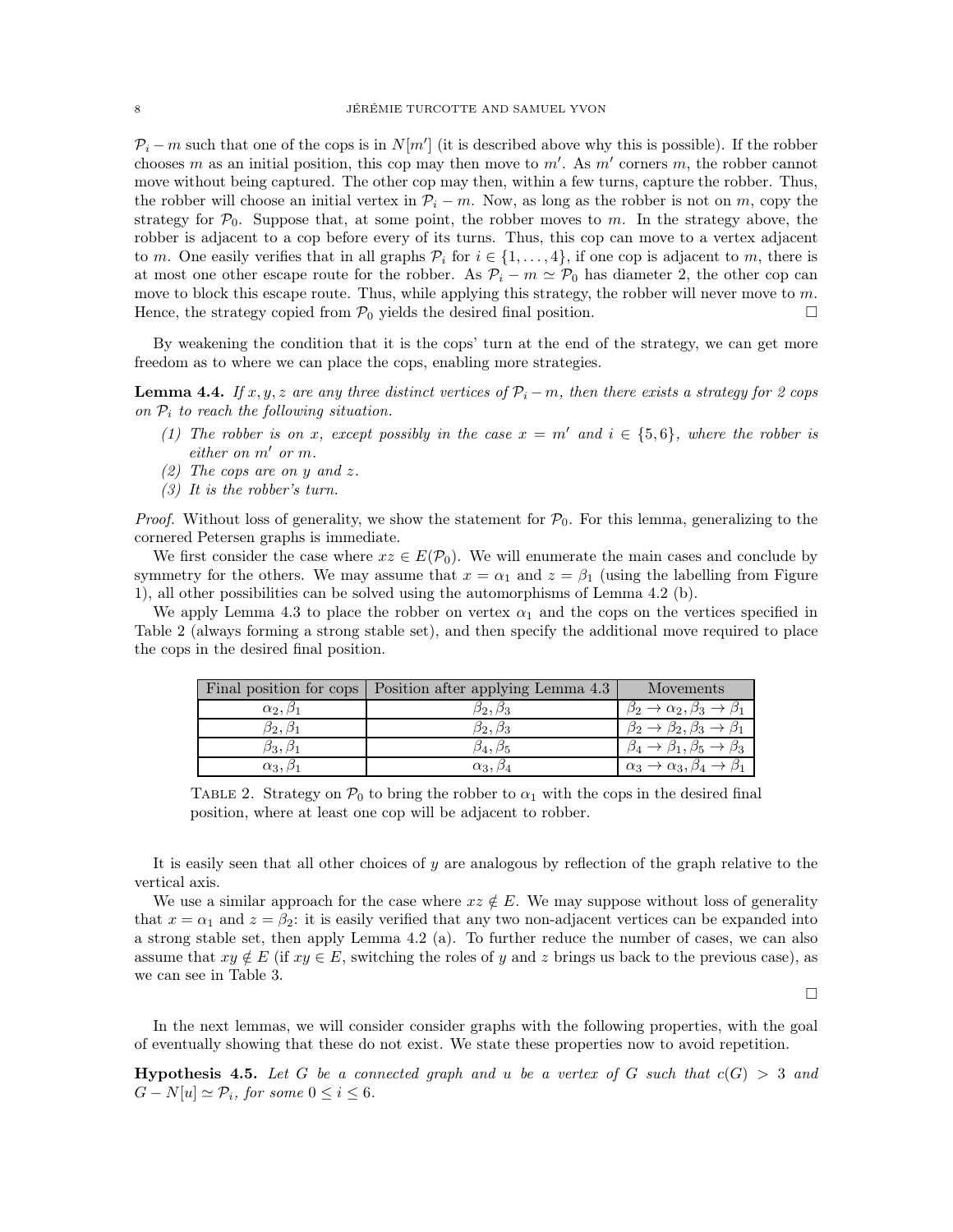<span id="page-8-0"></span>

|                     | Final position for cops   Position after applying Lemma 4.3 | Movements                                                    |
|---------------------|-------------------------------------------------------------|--------------------------------------------------------------|
| $\alpha_3, \beta_2$ | $\alpha_3,\beta_4$                                          | $\alpha_3 \rightarrow \alpha_3, \beta_4 \rightarrow \beta_2$ |
| $\alpha_4,\beta_2$  | $\alpha_3, \beta_4$                                         | $\alpha_3 \rightarrow \alpha_4, \beta_4 \rightarrow \beta_2$ |
| $\beta_3,\beta_2$   | $\beta_3,\beta_2$                                           | $\rightarrow \beta_3, \beta_2$<br>$\rightarrow \beta_2$      |
| $\beta_4,\beta_2$   | $\beta_4,\beta_5$                                           | $\rightarrow \beta_4, \beta_5$ -                             |
| $\beta_5, \beta_2$  | $\beta_4,\beta_5$                                           | $\beta_2, \beta_5 \rightarrow \beta_5$                       |

TABLE 3. Strategy on  $\mathcal{P}_0$  to bring the robber to  $\alpha_1$  with the cops in the desired final position, where neither cop will be adjacent to robber.

In the cases of  $1 \leq i \leq 6$ , we may in particular consider that  $m, m' \in V(G)$  by fixing the isomorphism. In the cases of  $i = 5, 6$ , as the labels m and m' can be switched, we will always suppose m' to be the vertex of the two which has the greatest degree in  $G$  (if both have the same degree, then we choose arbitrarily). To simplify notation, we will denote  $B_u = V(G - N[u] - m)$ . It is easily seen that in all cases  $\langle B_u \rangle \simeq \mathcal{P}_0$ .

The approach will be to build up a number of structural properties of  $G$  by showing that otherwise there exists a winning strategy for 3 cops, yielding a contradiction. We start by proving that all vertices in  $B_u$  have a neighbour in  $N(u)$ .

<span id="page-8-2"></span>**Lemma 4.6.** *Consider Hypothesis* [4.5.](#page-7-1) *For all*  $x \in B_u$ ,  $|N(x) \cap N(u)| \ge 1$ *.* 

*Proof.* Let  $x \in B_u$ . Suppose that  $|N(x) \cap N(u)| = 0$  and that there exists a neighbour v of x in  $B_u$ such that  $|N(v) \cap N(u)| \geq 1$ . If x is adjacent to m but  $x \neq m'$ , we also suppose  $v \neq m'$  (this additional hypothesis will be useful later). We note that in the case with  $x = m'$ , then by our choice of m' we know that m also has no neighbours in  $N(u)$ .

We show this situation yields a winning strategy for 3 cops.

Let y, z be the other neighbours of x in  $B_u$  and let  $w \in N(v) \cap N(u)$ . The situation is portrayed in Figure [4.](#page-8-1) We start by placing a cop on u, which will only move if the neighbour enters  $N[u]$ . This is commonly referred to as a stationary cop. As long as this cop stays on  $u$ , the robber is stuck in  $G - N[u] \simeq \mathcal{P}_i$ . Thus, the two other cops may apply the strategy from Lemma [4.4](#page-7-2) on  $G - N[u]$  to place the robber on x, a cop on y and a cop on z. In the special case where  $i \in \{5,6\}$  and  $x = m'$ , the robber might actually be on  $m$ .

<span id="page-8-1"></span>

Figure 4. Example situation during the proof of Lemma [4.6.](#page-8-2) Unused or unknown vertices and edges are omitted.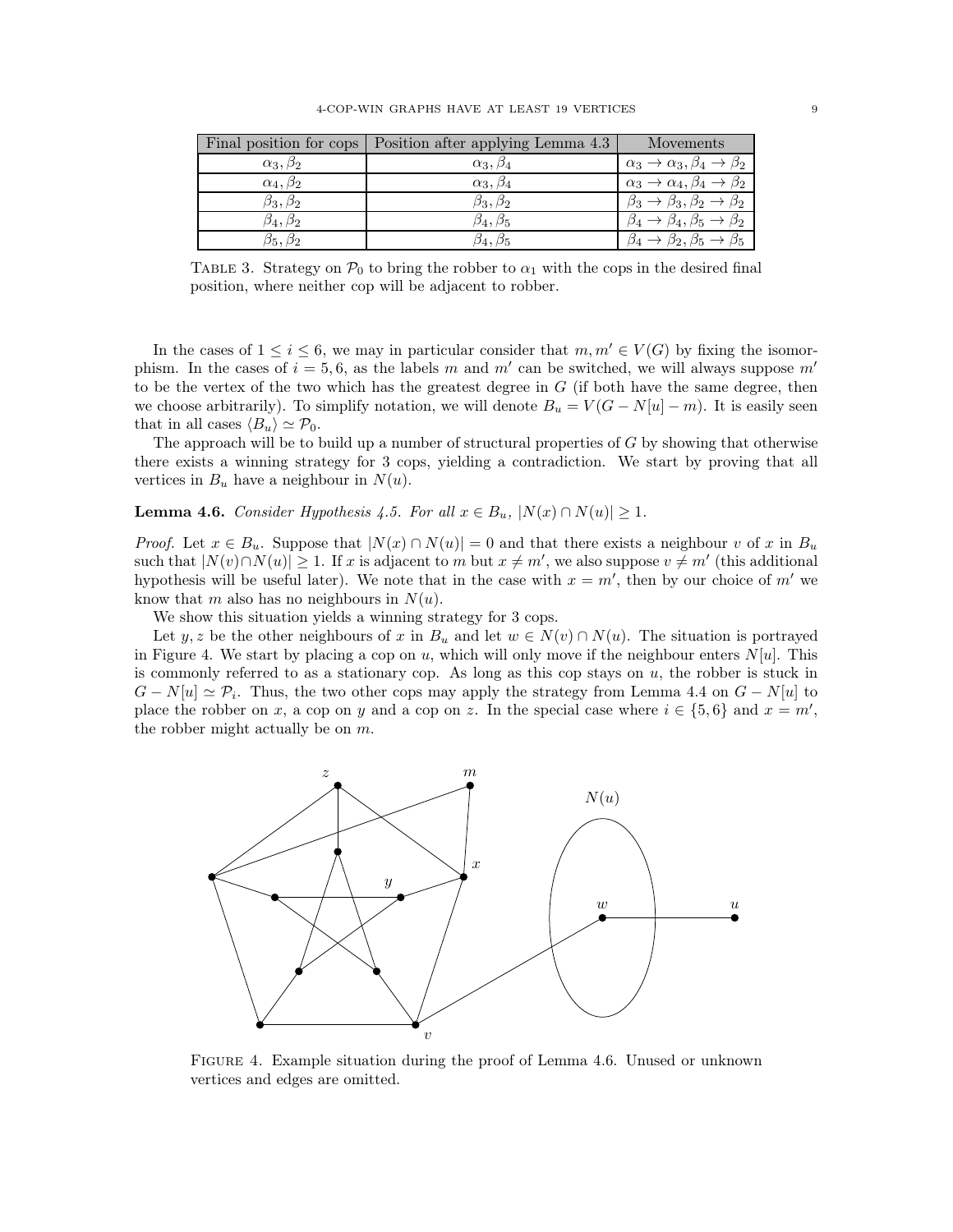During the last turn of this strategy, the cop on  $u$  moves to  $w$ . It is now the robber's turn. In all cases, all of the robber's neighbours in  $B_u$  are protected by cops, there is a cop adjacent to the robber, and the robber has no neighbour in  $N(u)$ .

The robber is caught unless it can move to an unprotected vertex outside  $B_u$  (necessarily m), which only happens if the robber is on  $x$  (we cannot be in the special case, as in this case  $m$  is adjacent to v), if x is adjacent to m, and if m is adjacent to neither y or z. We may suppose this is the case.

If  $x = m'$ , the cop on w moves back to u and the cop on y moves to m': as m' covers all neighbours of m in  $B_u$  and u covers all neighbours in  $N(u)$ , the robber is trapped and will be caught one turn later.

Now, suppose that  $x \neq m'$ , but that x is adjacent to m. In particular, x is also adjacent to m'. Recall that, in this case, we supposed that  $v \neq m'$ . Thus, m' is either y or z. The cop on m' stays and the cop on  $w$  moves back to  $u$ , trapping the robber on  $m$ . The last cop may then capture the robber within a few turns.

In all cases, a contradiction is reached with the hypothesis that  $c(\hat{G}) > 3$ .

In other words, as soon as we know that a vertex of  $B<sub>u</sub>$  (other than m') has a neighbour in  $N(u)$ , we can say the same for its 3 neighbours in  $B_u$ . Thus, in order to prove the lemma, it suffices to show that there exists at least one vertex of  $B_u \setminus \{m'\}$  that has a neighbour in  $N(u)$  (because  $\langle B_u \rangle - m'$  is necessarily connected).

Suppose the contrary: no vertex of  $B_u \setminus \{m'\}$  has a neighbour in  $N(u)$ . If we are in the case of  $G - N[u] \simeq \mathcal{P}_0$ , then G would be disconnected (as  $B_u \setminus \{m'\} = B_u$ ), which is a contradiction. In the remaining cases, we explicit a winning strategy for 3 cops. Place a stationary cop on a vertex  $t \in N[m] \cap N[m']$  (one easily verifies that in all cases this set is non-empty), and place another on u (the third cop can be placed anywhere initially). The robber must choose an initial position in  $B_u$ . As any exit from  $B_u$  will go through m or m' (by our hypothesis), the stationary cop guarantees that the robber will never leave  $B_u$ . The two other cops then have a winning strategy on  $B_u \setminus N[t]$ , which contains at most 7 vertices.

We now characterize the intersection of neighbourhoods of vertices in  $N(u)$  with  $B_u$ .

<span id="page-9-0"></span>**Lemma 4.7.** *Consider Hypothesis* [4.5.](#page-7-1) *If*  $w \in N(u)$ , then  $N(w) \cap B_u$  *does not contain a subset* {a, b, c} *of distinct vertices such that :*

 $(1)$  ab  $\notin E(G)$ ;

- $(2)$   $c \notin N(a) \cap N(b)$  *(c is not the common neighbour of a and b in*  $\langle B_u \rangle$ );
- $(3)$   $c \notin N(x)$  *for*  $x \in N(a) \cap N(b) \cap B_u$  *(c is not adjacent to the common neighbour of a and b in* Bu*).*

*Proof.* Suppose that  $N(w) \cap B_u$  does contains a subset  $\{a, b, c\}$  respecting these conditions. We explicit a winning strategy for 3 cops on  $G$ , which will lead to a contradiction. We denote by  $x$  the common neighbour of a and b in  $B_u$  and by d the neighbour of x in  $B_u$  that is neither a or b.

Let z be a vertex of  $B_u$  such that  $\{x, c, z\}$  is a strong stable set of  $\langle B_u \rangle$  (it is easily seen that any stable set of size 2 in the Petersen graph can be expanded into a strong stable set). The situation is portrayed in Figure [5.](#page-10-0)

We place a cop on  $u$  at the start of the game, and then use Lemma [4.3](#page-6-1) to place the other cops on c and z, and the robber on x. In the case where  $x = m'$  and  $i \in \{5, 6\}$  and the robber is actually on  $m$ , switch the labels for  $m$  and  $m'$ . Notice that all three properties still hold after this switch.

It is now the cops' turn. The cop on c moves to w, the cop on z moves to either d or a neighbour of d (this is possible because the Petersen graph has diameter 2), and the cop on u stays still. All neighbours of x in  $N(u)$  are covered by the cop on u, a and b covered by the cop on w, and d is covered by the 3rd cop, which is either on d or on a neighbour of d. Thus, the robber either stays put on x or moves to m (if m exists).

If the robber stayed on x and cannot be immediately captured, the cop which is adjacent to  $d$  moves to d. Now, the robber cannot stay put without being captured: we may then assume the robber moves to m.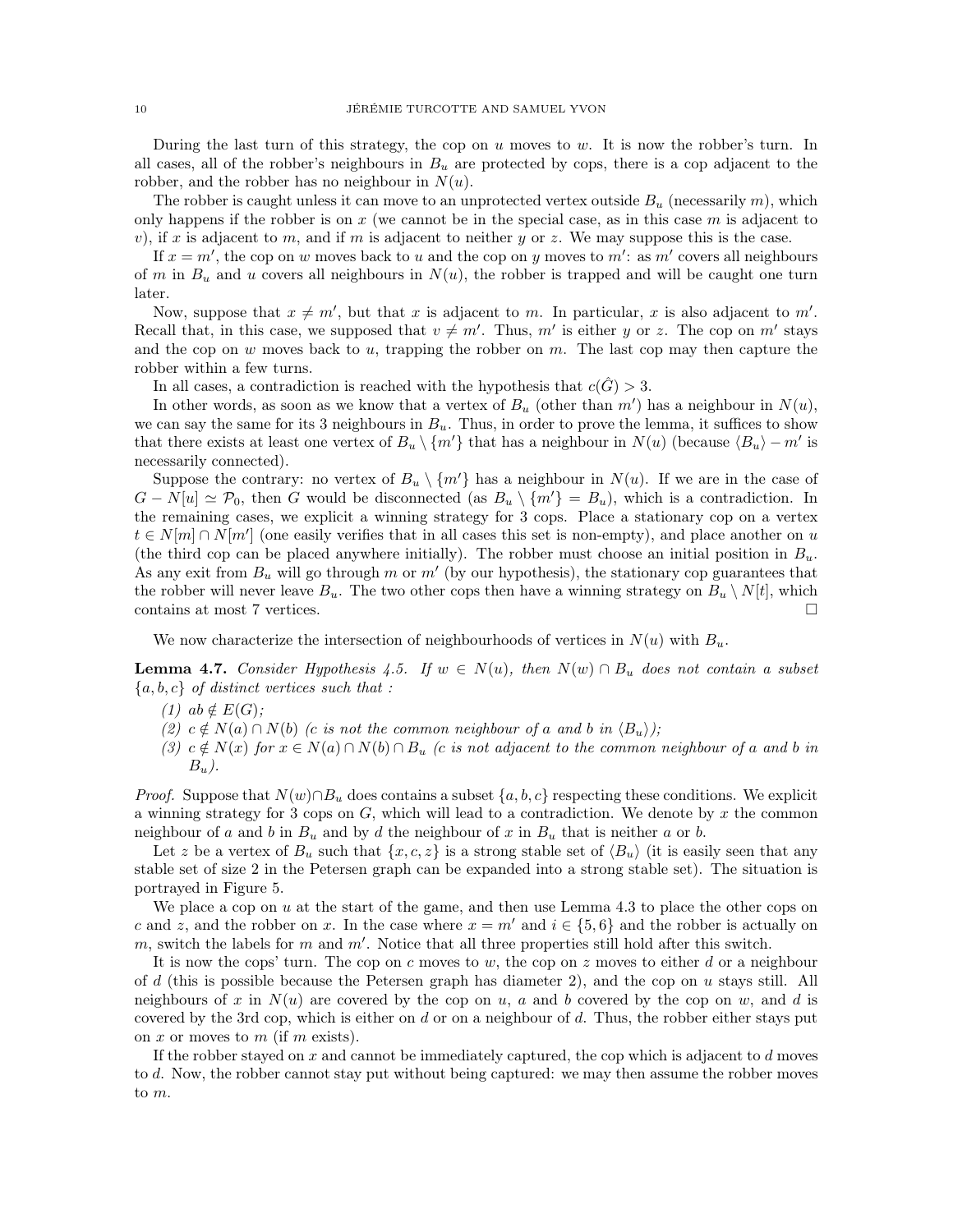<span id="page-10-0"></span>

Figure 5. Example situation during the proof of Lemma [4.7.](#page-9-0) Unused or unknown vertices and edges are omitted.

If m' is a or b, the cop on w moves to m'. If  $m' = d$ , the cop that is on d or adjacent to d moves to (or stays on)  $d$ . In both cases, there is now a cop on  $m'$ , which, together with the cop on  $u$ , guarantees that the robber is now stuck on m. The third cop may capture the robber within a few turns.

If  $m' = x$ , then, by definition,  $N(m) \cap B_u \subseteq \{a, b, d, x\}$ . As previously, move a cop to d (if it is not already there). The pair of cops on  $d$  and  $w$  cover this set, hence the robber cannot move. At the next cops' turn, the cop on  $d$  moves to  $m'$ , and at the following turn capture the robber.

In all cases, there is a contradiction as  $c(G) > 3$ .

<span id="page-10-1"></span>**Lemma 4.8.** Consider Hypothesis [4.5.](#page-7-1) If  $w \in N(u)$ , then there exists a vertex of  $B_u$  dominating  $N(w) \cap B_u$ .

*Proof.* If  $|N(w) \cap B_u| \leq 2$ , the result is trivial, as  $\text{diam}(\langle B_u \rangle) = 2$ .

If  $|N(w) \cap B_u| \geq 3$ , suppose the statement is false. As  $\langle B_u \rangle$  does not contain a triangle, not all vertices of  $N(w) \cap B_u$  can be pairwise adjacent: we can choose  $a, b \in N(w) \cap B_u$  such that  $a, b$  are not adjacent. Denote x the common neighbour of a, b in  $B_u$ . By our previous supposition, x does not dominate  $N(w) \cap B_u$ , thus we can choose  $c \in N(w) \cap B_u$  not adjacent to x. The subset  $\{a, b, c\}$  then contradicts Lemma [4.7.](#page-9-0)

In particular, every vertex of  $N(u)$  can have at most 4 neighbours in  $B_u$  because  $\langle B_u \rangle$  is 3-regular. We also note that in some of the cases there is a unique choice for this dominating vertex, in particular when  $N(w) \cap B_u$  has 3 or 4 vertices. We are now ready to strengthen Lemma [4.6.](#page-8-2)

<span id="page-10-2"></span>**Lemma 4.9.** *Consider Hypothesis* [4.5.](#page-7-1) *For all*  $x \in B_u$ , *the following holds.* 

- *(1) If*  $x \notin N[m']$ *, then*  $|N(x) \cap N(u)| \ge 3$ *. (2) If*  $x \in N[m']$ *, then*  $|N(x) \cap N(u)| \ge 2$ *.*
- *Proof.* (1) Suppose the contrary: there exists  $x \in B_u \setminus N[m']$  such that  $|N(x) \cap N(u)| \in \{1,2\}$ (by Lemma [4.6,](#page-8-2)  $|N(x) \cap N(u)| \ge 1$ ). We explicit a winning strategy for 3 cops on G. Denote by  $w_1, w_2$  the neighbours of x in  $N(u)$  (if there is only one neighbour, set  $w_1 = w_2$ ) and by  $y_1, y_2, y_3$  the neighbours of x in  $B_u$ .

By Lemma [4.8,](#page-10-1) there exists a vertex of  $B_u$  dominating the neighbourhood of  $w_1$  in  $B_u$ . As  $x$  is in this neighbourhood, we know this dominating vertex (there might be more than one possible choice) is in  $\{y_1, y_2, y_3, x\}$ . This is also true for  $w_2$ . Thus, we can pick at most 2 elements of  $\{y_1, y_2, y_3, x\}$  that dominate all neighbours of  $w_1, w_2$  in  $B_u$ .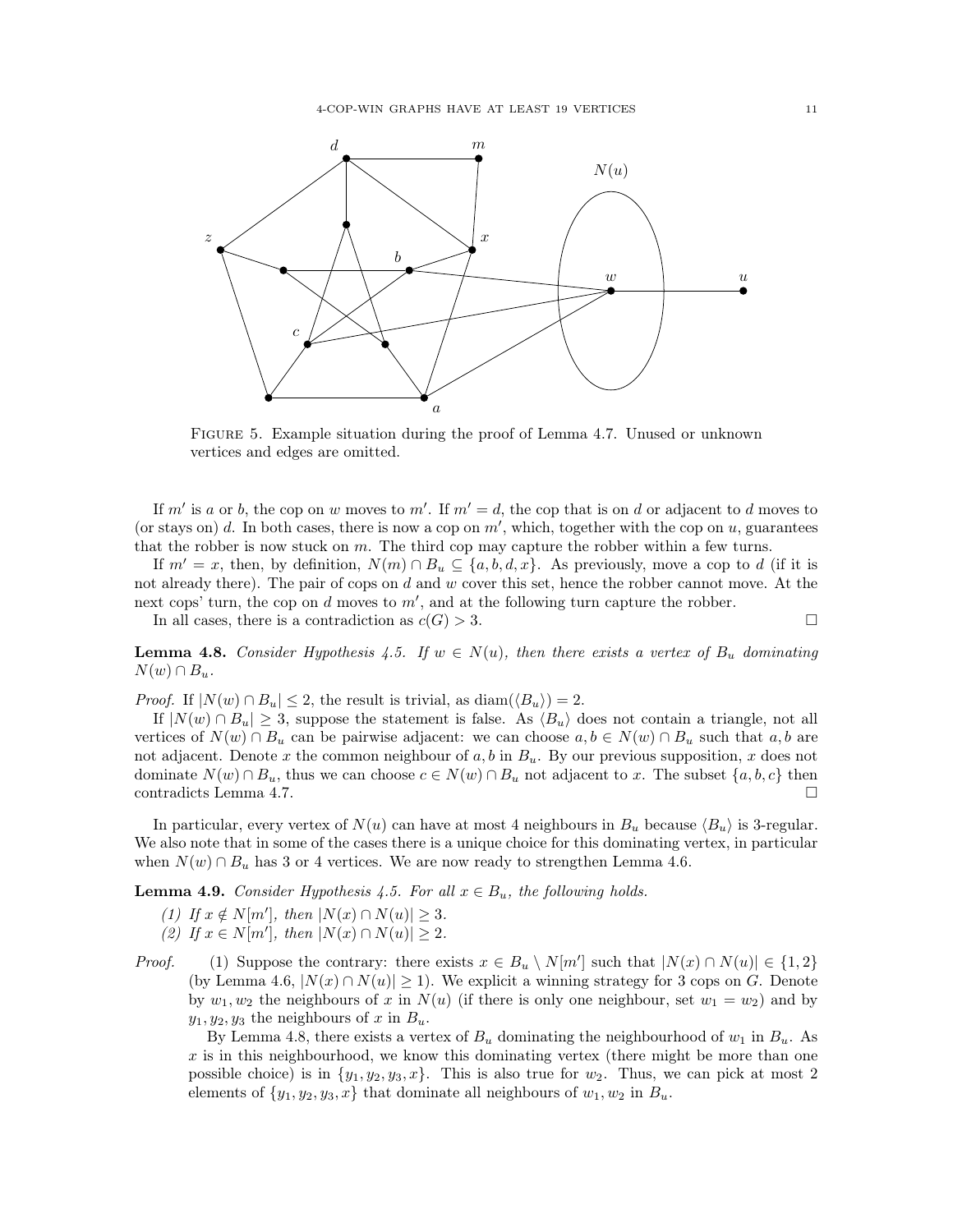Without loss of generality (by symmetry of  $y_1, y_2, y_3$  in the Petersen graph), we assume the 2 elements can be picked in  $\{y_1, y_2, x\}$ . By Lemma [4.6,](#page-8-2)  $y_3$  must have a neighbour t in  $N(u)$ . The situation is portrayed in Figure [6.](#page-11-0)

<span id="page-11-0"></span>

Figure 6. Example situation during the proof of Lemma [4.9](#page-10-2) (1). Unused or unknown vertices and edges are omitted.

We place one cop on  $u$ . We use Lemma [4.4](#page-7-2) to place the robber on  $x$  and the two other cops on  $y_1, y_2$ . During the last move of this strategy, the cop on u moves to t. It is now the robber's turn.

The robber on x cannot move to a neighbour inside of  $B_u$  (there are cops on  $y_1$  and  $y_2$ , and  $y_3$  is covered by the cop on t) and there are cops adjacent to the robber. As  $x \notin N[m']$ , we know that  $m \notin N(x)$ . Thus, the robber has no choice but to move to either  $w_1$  or  $w_2$ . Without loss of generality, let us say the robber moves to  $w_1$ .

Denote by a the vertex dominating the neighbours of  $w_1$  in  $B_u$ . We recall that a is either  $y_1, y_2$  or x. We now move the cop on t back to u. Of the two cops on  $y_1$  and  $y_2$ , one must be able to move to a, and does so. If  $m' \in B_u$  (that is, if we are not in the case of  $\mathcal{P}_0$ ), the third cop moves to either  $m'$  or a neighbour of  $m'$ . After this move, all escapes in  $N(u)$  are covered by the cop on  $u$ , all escapes in  $B_u$  are covered by the cop on  $a$ , and the robber cannot stay still as u is adjacent to  $w_1$ . Thus, the robber is caught one move later unless m the robber can move to m. In this case, the third cop can now move to  $m'$  and trap the robber. Leaving the cops on u and  $m'$  fixed, the cop on a can then go capture the robber. This is a contradiction as  $c(G) > 3$ .

(2) As the proof will be very similar to the previous case, we outline the main differences.

If  $x = m'$  and  $i \in \{5, 6\}$ , suppose that m' and m each have at most one neighbour each in  $N(u)$ . Then, consider  $w_1$  and  $w_2$  these vertices and apply the same strategy as above. Even though the robber can choose to go to either  $m'$  or  $m$ , both cases will be covered. If the robber moves to m, then one of the cops moves to  $x = m'$  to trap it. Thus, either m or m' must have 2 or more neighbours in  $N(u)$ . As we have selected  $m'$  to have the greatest degree of the two, the statement follows for this case.

Consider that  $x \in N[m']$  but  $x' \neq m'$  or  $i \notin \{5, 6\}$  (as we covered that case above). Our goal is to prove that x cannot have a unique neighbour in  $N(u)$ . Suppose the contrary, we denote by  $w_1$  this neighbour. As in the above strategy, one cop's role will be to cover the vertex dominating the neighbourhood of  $w_1$  in  $B_u$ , or if this x, then to be on an adjacent vertex. For the second cop, we will want it to be on  $m'$ , or on a neighbour of  $m'$  if  $x = m'$ . In the notation of the original case, this could be seen as setting  $w_2 = m$ . If the robber moves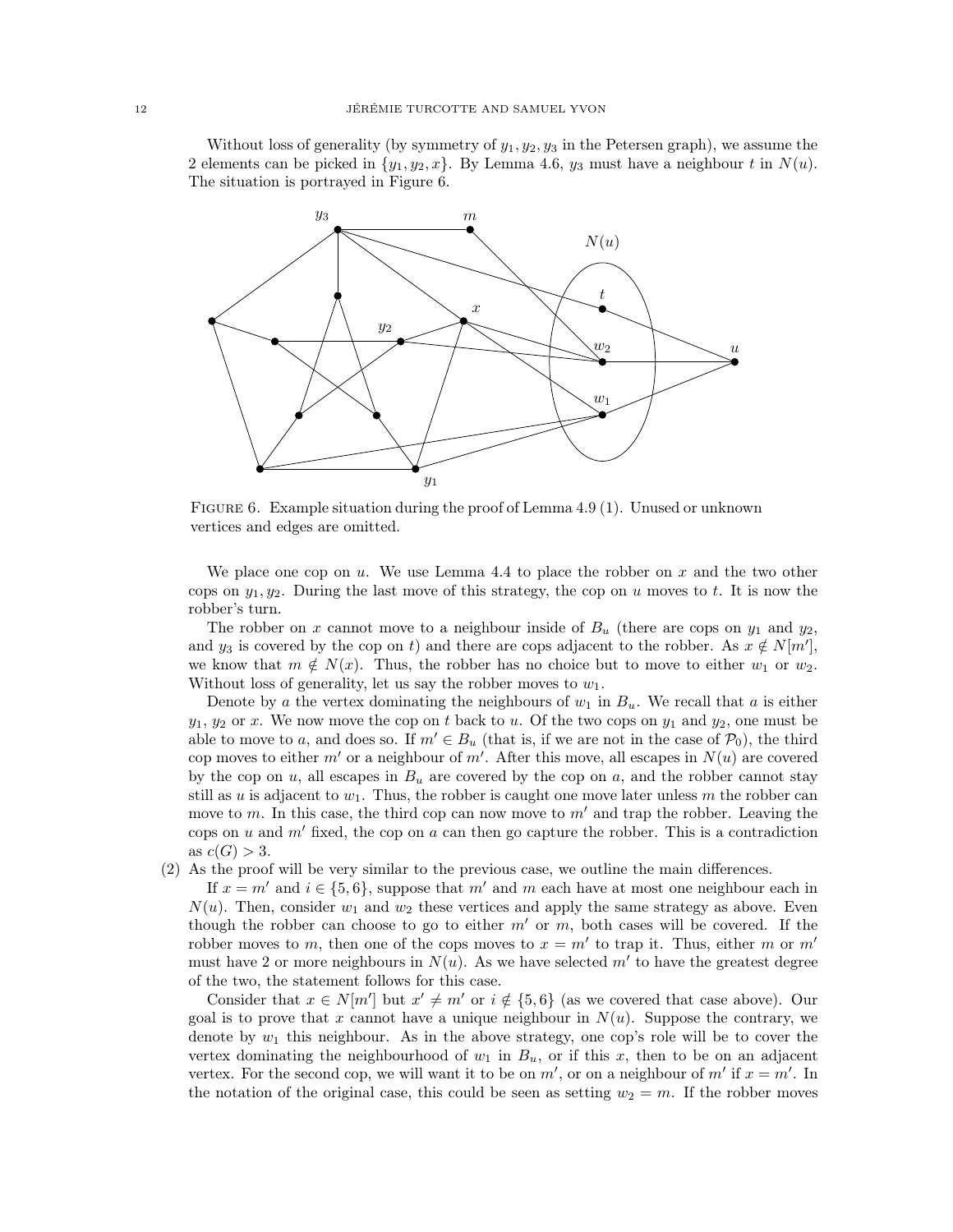to m, then one of the cops will move to  $m'$ . Recalling that another robber will return to  $u$ , the last cop will be able to go capture the robber.

 $\Box$ 

We are now ready to prove the desired results.

<span id="page-12-0"></span>**Proposition 4.10.** *If* G *is a connected graph such that*  $\Delta \in \{n-12, n-11\}$  *and*  $n \leq 18$ *, then*  $c(G) \leq 3$ .

*Proof.*

(1) We consider  $\Delta = n-11$ . Let u be a vertex of maximum degree. We know that  $|V(G-N[u])|$  = 10.

If  $G - N[u]$  is disconnected, every of it's connected components has cop number at most 2, as no connected component can contain at least 10 vertices. Applying Corollary [2.5](#page-2-2) yields the desired result. Otherwise,  $G - N[u]$  must be connected. Suppose that  $c(G) > 3$ . Then,  $c(G - N[u]) > 2$ , and by Theorem [2.1,](#page-2-1)  $G - N[u]$  must be isomorphic to  $\mathcal{P}_0$ .

Then, G and u satisfies the conditions of Hypothesis [4.5.](#page-7-1)

By Lemma [4.9,](#page-10-2) every vertex of  $B_u$  has at least 3 neighbours in  $N(u)$ . As  $B_u$  has 10 vertices, there are at least 30 edges between  $N(u)$  and  $B_u$ .

As  $n \leq 18$ , we have that  $\Delta \leq 7$ . By Lemma [4.8,](#page-10-1) every vertex of  $N(u)$  has at most 4 neighbours in  $B_u$ . Thus, there are at most  $4\Delta \leq 28$  edges between  $N(u)$  and  $B_u$ .

This is a contradiction, as we have claimed there are at least 30 but at most 28 edges between  $N(u)$  and  $B_u$ . Thus,  $c(G) \leq 3$ .

(2) We consider  $\Delta = n-12$ . Let u be a vertex of maximum degree. We know that  $|V(G-N[u])|$  = 11.

Let us first consider the case where  $G-N[u]$  is disconnected. If every connected component has cop number at most 2, then, as in the previous case, we are done. By Theorem [2.1,](#page-2-1) the only other case is if one component is isomorphic to  $\mathcal{P}_0$  and the other is an isolated vertex x. By applying Corollary [2.5,](#page-2-2)  $c(G) \leq 3$  if and only if  $c(G - x) \leq 3$ . As  $G - x$  satisfies the conditions of the previous case of this proposition, we conclude that  $c(G - x) \leq 3$ .

We may now consider that  $G - N[u]$  is connected. By Proposition [3.2,](#page-3-2)  $G - N[u] \simeq \mathcal{P}_i$ , for some  $1 \leq i \leq 6$ . Suppose that that  $c(G) > 3$ . Then, G and u satisfies the condition of Hypothesis [4.5.](#page-7-1)

By Lemma [4.9,](#page-10-2) every vertex of  $B_u$  has at least 2 neighbours in  $N(u)$ , and each vertex not in  $N[m']$  (of which there are at least 6) has at least 3 neighbours in  $N(u)$ . In total, there are at least 26 edges between  $N(u)$  and  $B_u$ .

By Lemma [4.8,](#page-10-1) each vertex of  $N(u)$  has at most 4 neighbours in  $B_u$ . As  $n \leq 18$ , we have that  $\Delta \leq 6$ . Thus, there are at most  $4\Delta \leq 24$  edges between  $N(u)$  and  $B_u$ . This is a contradiction, as we have claimed there are at least 26 but at most 24 edges between  $N(u)$ and  $B_u$ .

 $\Box$ 

These results will be used to prove that  $M_4 = 19$ , but we would also like to reduce the number of possible 4-cop-win graphs on 19 vertices. This will be possible with more work, but we first need the following definition.

**Definition 4.11.** *Consider Hypothesis* [4.5.](#page-7-1) *Let*  $w \in N(u)$  *such that*  $|B_u \cap N(w)| = 4$ *. The vertex* x *of*  $B_u$  *dominating*  $B_u \cap N(w)$  *will be called the projection of w. If* x *is the projection of* k *vertices of*  $N(u)$ *, we will call*  $p(x) = k$  *the projection multiplicity of* x.

By Lemma [4.8,](#page-10-1) this is well defined and the projection of a vertex is unique.

<span id="page-12-1"></span>Observation 4.12. *If*  $x \in B_u$ ,  $|N(x) \cap N(u)| \ge \sum_{y \in N[x] \cap B(u)} P(y)$ . *In particular, if*  $y \in B_u$  *has projection multiplicity* k, then each vertex in  $N(y) \cap B_u$  has degree at least k.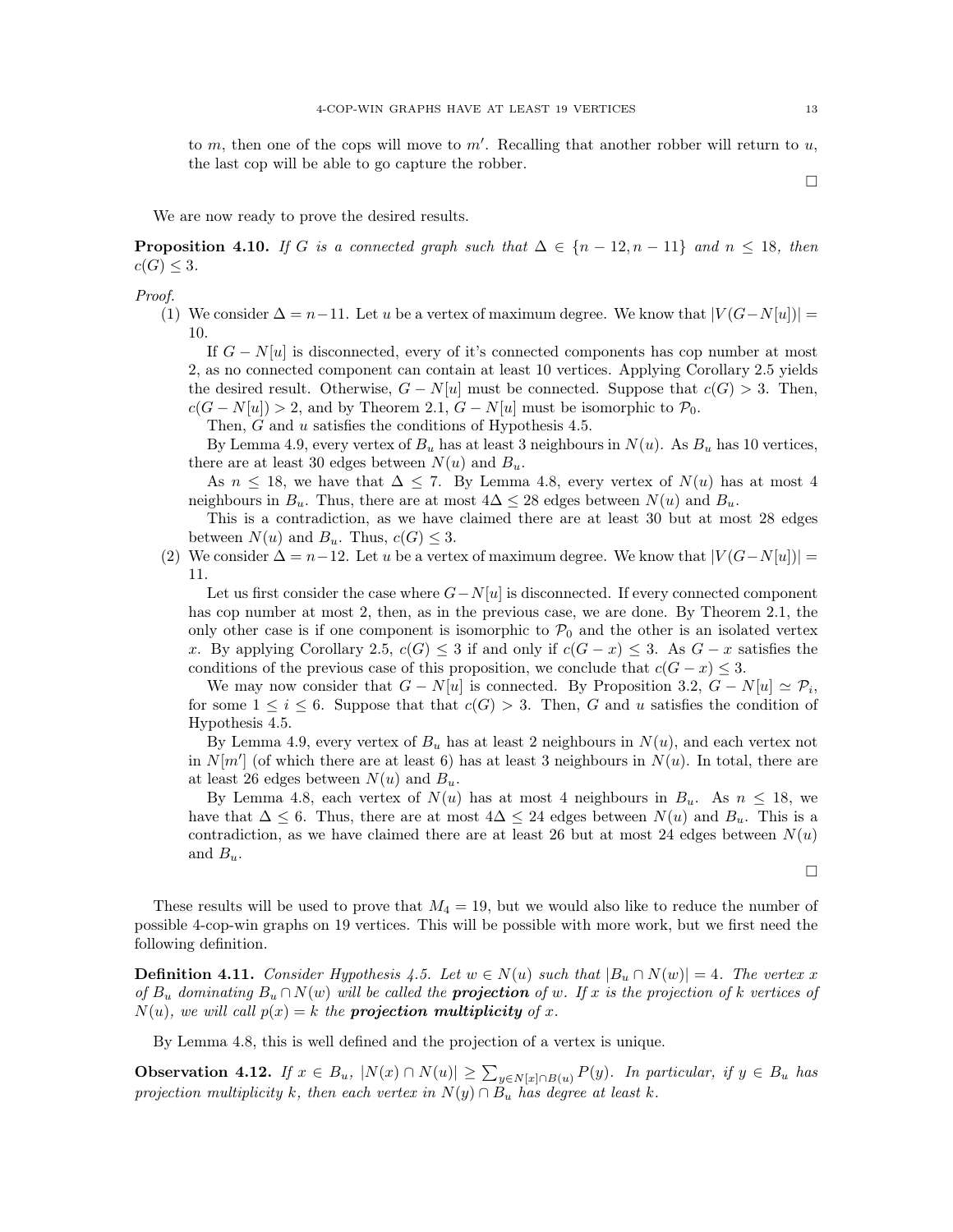*Proof.* We recall that when a vertex y has projection multiplicity  $k$ , this means that  $k$  vertices of  $N(u)$  have for neighbours in  $B_u$  exactly  $N[y] \cap B_u$ , giving each vertex in this set at least k neighbours in  $N(u)$ .

Noting that the projection of a vertex is unique, we see that the neighbours x inherits from each projection on it or it's neighbours in  $B_u$  are pairwise distinct. The lower bound follows immediately by summing the projective multiplicity for each vertex in  $N[x]$ .

We now see an interesting property of projections.

<span id="page-13-1"></span>**Lemma 4.13.** *Consider Hypothesis* [4.5.](#page-7-1) *Let*  $x \in B_u \setminus N[m']$ .

*(1) If*  $|N(x) \cap N(u)| = 3$ *, then*  $p(x) = 0$ *.* 

*(2)* More generally,  $p(x) \leq |N(x) \cap N(u)| - 2$ .

*Proof.*

(1) Suppose the contrary, we explicit a winning strategy for 3 cops.

Suppose that x is the projection of a vertex w of  $N(u)$ : w is adjacent to x and to each neighbour of x in  $B_u$ .

As  $|N(x) \cap N(u)| = 3$ , x has two other neighbours in  $N(u)$ , which we will denote by  $t_1$ and  $t_2$ . If  $t_1$  has a neighbour in  $B_u$  other than x, choose one and denote it  $r_1$ . If not, then choose  $r_1$  to be any neighbour of x in  $B_u$ . We choose  $r_2$  similarly. The situation is portrayed in Figure [7.](#page-13-0)

<span id="page-13-0"></span>

FIGURE 7. Example situation during the proof of Lemma [4.13](#page-13-1) (1). Unused or unknown vertices and edges are omitted.

We start by placing one cop on u. Using Lemma [4.4](#page-7-2) (recall that  $x \neq m'$ , which avoids the exceptional case), we place the robber on x and the two other cops on  $r_1$  and  $r_2$ . During the last move of that strategy, move the cop from u to w. It is now the robber's turn.

As there is a cop on w, the robber cannot stay in  $B_u$ . As  $x \notin N[m']$ , x is not adjacent to m. If  $t_1$  had a neighbour in  $B_u$  other than x, then the cop on  $r_1$  blocks the robber from moving to  $t_1$ , and similarly for  $t_2$ .

Thus, the only scenario in which the robber does not get captured immediately after moving is if (without loss of generality),  $t_1$  only has one neighbour in  $B_u$ , and the robber moves to  $t_1$ . In this case, the cop on  $r_1$  is adjacent to x. The cop on w moves back to to u, and the cop on  $r_1$  moves to x. The third cop (on  $r_2$ ) moves to m' or a neighbour of m'. The robber is caught one turn later, unless it can go to m. In this case, the third cop can move to  $m'$  and trap the robber. The cop on  $x$  can capture the robber within a few turns. This contradicts that  $c(G) > 3$ .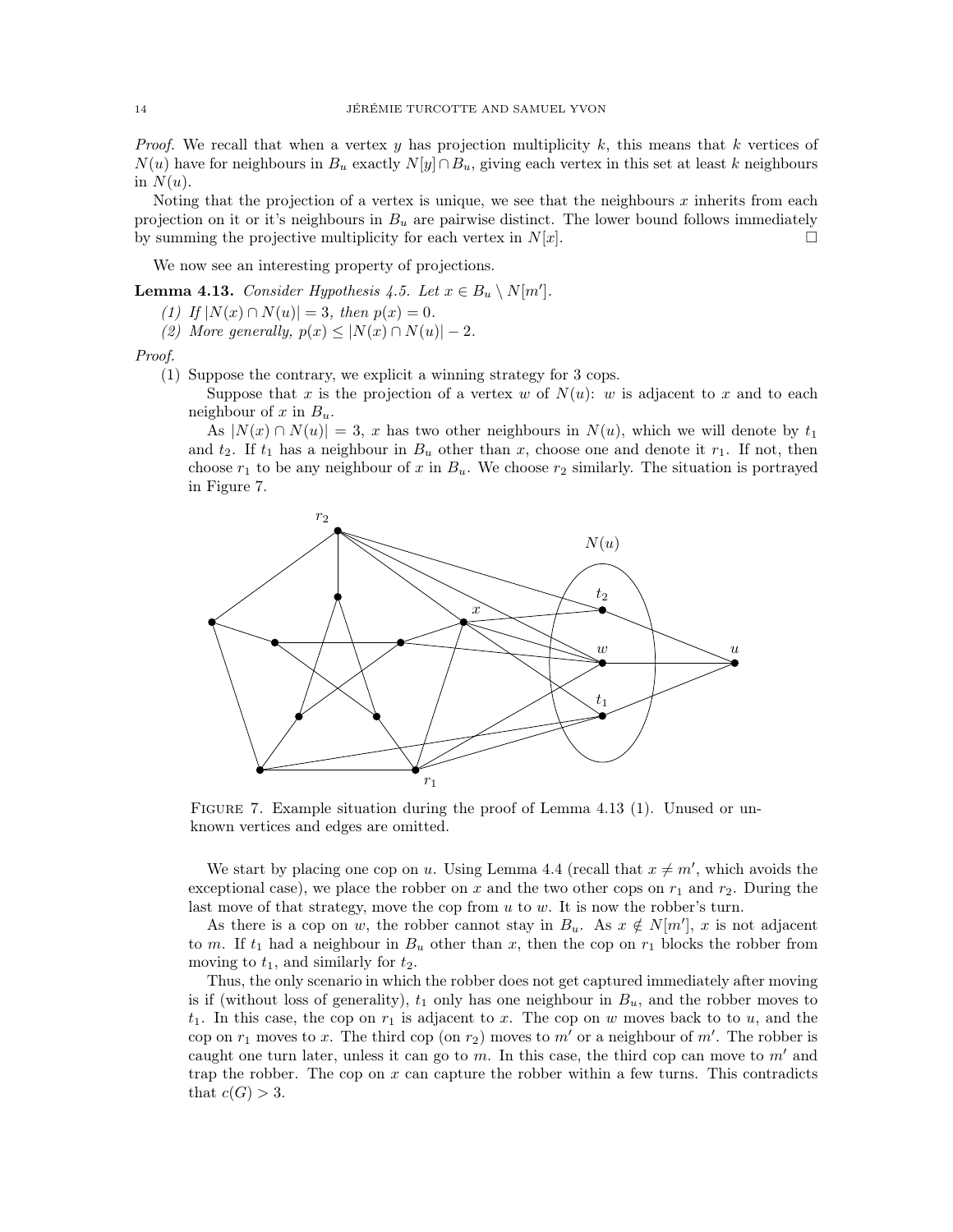(2) The strategy is similar to the previous case. Suppose to the contrary that x has projection multiplicity at least  $|N(x) \cap N(u)| - 1$ . Then, there is at most 1 neighbour of x in  $N(u)$ which does not project onto x. Choose  $t_1$  to be this vertex (if there is any) and select the corresponding  $r_1$  as above. Choose  $r_2$  to be any other neighbour of x in  $B_u$ :  $t_2$  covers all vertices projecting onto  $x$ . The rest of the strategy is identical.

We are now ready for the desired result.

<span id="page-14-0"></span>**Proposition 4.14.** *If* G *is a connected graph such that*  $n = 19$  *and*  $\Delta \in \{7, 8\}$ *, then*  $c(G) \leq 3$ *.* 

*Proof.* Suppose  $c(G) > 3$ . Let u be a vertex of maximal degree in G.

(1) We consider  $\Delta = 8$ . Recall the arguments of the proof of Proposition [4.10.](#page-12-0) In particular, we can consider that  $G - N[u] \simeq \mathcal{P}_0$ .

There are at most  $4\Delta = 32$  edges between  $N(u)$  and  $B_u$ , by Lemma [4.8.](#page-10-1) By Lemma [4.9,](#page-10-2) each vertex in  $B_u$  has at least 3 neighbours in  $N(u)$ : there are at least 30 edges between  $B_u$ and  $N(u)$ . Thus, there are at most 2 extra edges. By extra edges, we mean that there are edges which, if removed, would leave each vertex in  $B<sub>u</sub>$  with exactly the lower bound number of neighbours in  $B_u$ , as specified in Lemma [4.9.](#page-10-2) Then, there are at least 8 vertices in  $B_u$ incident to exactly 3 such edges.

Furthermore, if there are fewer than 6 vertices of  $N(u)$  that each have exactly 4 neighbours in  $B_u$ , then there cannot be at least 30 edges between  $N(u)$  and  $B_u$ . Thus,  $\sum_{x \in B_u} p(x) \ge 6$ .

Recall that Lemma [4.13](#page-13-1) states that no vertex in  $N(u)$  with 3 neighbours in  $B_u = B_u \setminus N[m']$ can be a projection. If all vertices of  $B_u$  have exactly 3 neighbours in  $N(u)$ , this is a direct contradiction.

Otherwise, there are at most 2 vertices which can have non-zero projective multiplicity. Denote them by  $a_1, a_2$  (if there is only one vertex,  $a_1 = a_2$ ). Then,  $p(a_1) + p(a_2) \ge 6$ . Let  $x \in N[a_1] \cap N[a_2] \cap B_u$  (which exists as  $\mathcal{P}_0$  has diameter 2). As x is adjacent to all projections, x must be adjacent at least 6 vertices of  $N(u)$  (observation [4.12\)](#page-12-1). As x also has 3 neighbours in  $B_u$ , the degree of x is at least 9, which is a contradiction.

(2) We consider  $\Delta = 7$ . Recall the arguments of the proof of Proposition [4.10.](#page-12-0) In particular, we can say that  $G - N[u] \simeq \mathcal{P}_i$ , for some  $1 \leq i \leq 6$ .

There are at most  $4\Delta = 28$  edges between  $N(u)$  and  $B_u$ , by Lemma [4.8.](#page-10-1) By Lemma [4.9,](#page-10-2) each vertex in  $B_u \setminus N[m']$  has at least 3 neighbours in  $N(u)$  and each vertex in  $B_u \cap N[m']$ has at least 2 neighbours in  $N(u)$ : in total, there are at least 26 edges between  $B_u$  and  $N(u)$ .

Using the same argument as above, depending on the number of edges between  $B_u$  and  $N(u)$ , we can find between 5 and 7 vertices in  $N(u)$  which have 4 neighbours each in  $B_u$ , and thus the total projection multiplicity of  $B_u$  is as follows.

- (a) 26 edges:  $\sum_{x \in B_u} p(x) \ge 5$
- (b) 27 edges:  $\sum_{x \in B_u} p(x) \ge 6$
- (c) 28 edges:  $\sum_{x \in B_u} p(x) \ge 7$

Recall that Lemma [4.13](#page-13-1) states that no vertex in  $B_u \setminus N[m']$  with 3 neighbours in  $N(u)$  can be a projection. Also, if  $x \in B_u \setminus N[m']$ ,  $p(x) \leq |N(x) \cap N(u)| - 2$ : if x has 4 neighbours in  $N(u)$  it can be the projection of at most 2 vertices.

If all vertices in  $B_u \setminus N[m']$  have exactly 3 neighbours in  $N(u)$ , then this implies all projections will be vertices in  $N[m']$ : at least 5 vertices project on m' or on a neighbour. Thus, m' will have at least 5 neighbours in  $N(u)$ . As m' also has at least 3 neighbours in  $B_u$ ,  $d(m') \geq 8$ , which is impossible as  $\Delta = 7$ . This situation includes the case in which there are exactly 26 edges between  $B_u$  and  $N(u)$ .

Suppose there is exactly one vertex x of  $B_u \setminus N[m']$  with exactly 4 neighbours in  $N(u)$ , with all others having exactly 3. This vertex will have projection multiplicity at most 2, so the total projection multiplicity of vertices of  $N[m']$  is at least 4. Thus, m' will have at least

 $\Box$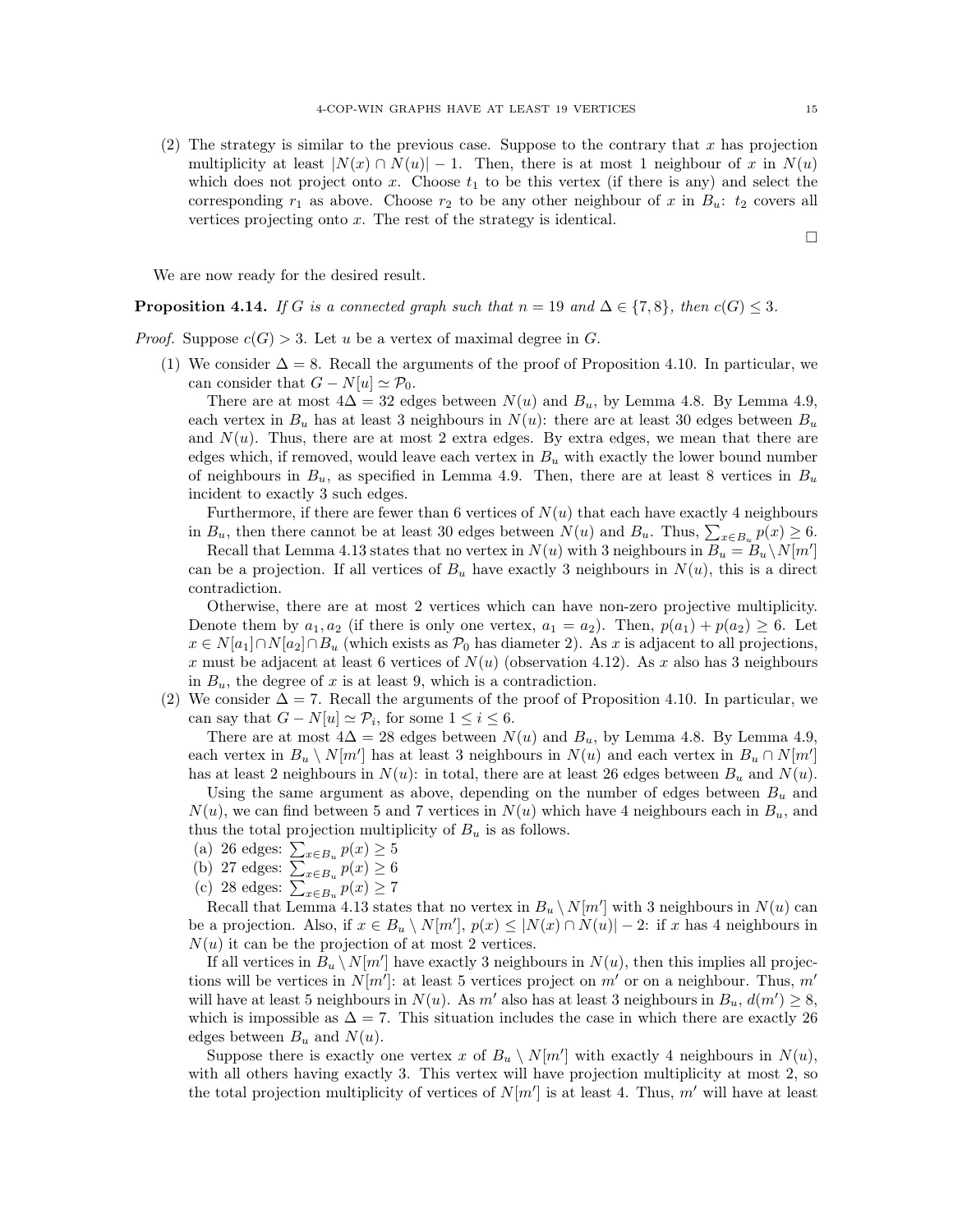4 neighbours in  $N(u)$ , which is impossible as this would imply there are 29 edges between  $B_u$ and  $N(u)$  (the initial 26, 1 more from x and 2 more from  $m'$ ).

Suppose now there are 2 vertices  $x_1, x_2$  of  $B_u \setminus N[m']$  with 4 neighbours in  $N(u)$ . These two additional edges bring the total to 28. Thus, the total projection multiplicity is at least 7. There are at most 2 vertices projecting onto  $x_1$  and 2 vertices projecting on  $x_2$ . Thus, at least 3 vertices project onto vertices in  $N[m']$ . This a contradiction, as m' must have exactly 2 neighbours in  $N(u)$ , otherwise there would be more than 28 edges between  $B_u$  and  $N(u)$ . Considering that with  $\Delta = 7$ , no vertex of  $B_u$  can have 5 or more neighbours in  $N(u)$ , there are no cases left.

<span id="page-15-0"></span>In all possible cases, a contradiction was found: we therefore conclude that  $G-N[u]\nleq P_i, 0 \leq i \leq 6$ , and thus  $c(G) \leq 3$ .

#### 5. Graphs with maximum degree 3

In this section, we consider the cop number of graphs with maximum degree 3. We start with the main result of this section.

<span id="page-15-2"></span>**Proposition 5.1.** *If* G *is a connected graph such that*  $\Delta \leq 3$  *and*  $n \leq 20$ *, then*  $c(G) \leq 3$ *.* 

<span id="page-15-1"></span>*Proof.* We first prove the statement for  $\delta \geq 2$ . For  $10 \leq n \leq 20$ , we generate all graphs such that  $\delta \geq 2$  and  $\Delta \leq 3$ . We then classify each graph according to its cop number. We present the results in Table [4,](#page-15-1) which shows that no such graph with cop number at least 4 exists. We have also extracted the 3-cop-win graphs.

|                  |                                   |      | Cop number     |                |          |  |  |
|------------------|-----------------------------------|------|----------------|----------------|----------|--|--|
| $\boldsymbol{n}$ | $G: \delta \geq 2, \Delta \leq 3$ | 1    | $\overline{2}$ | 3              | $\geq 4$ |  |  |
| 10               | 458                               | 7    | 450            | 1              | $\theta$ |  |  |
| 11               | 1353                              | 12   | 1341           | 0              | $\Omega$ |  |  |
| 12               | 4566                              | 21   | 4543           | $\overline{2}$ | $\Omega$ |  |  |
| 13               | 15530                             | 35   | 15495          | 0              | $\Omega$ |  |  |
| 14               | 56973                             | 63   | 56901          | 9              | 0        |  |  |
| 15               | 214763                            | 114  | 214642         | 7              | $\Omega$ |  |  |
| 16               | 848895                            | 211  | 848622         | 62             | 0        |  |  |
| 17               | 3454642                           | 388  | 3454093        | 161            | 0        |  |  |
| 18               | 14542574                          | 735  | 14540858       | 981            | 0        |  |  |
| 19               | 62871075                          | 1389 | 62865352       | 4334           | $\Omega$ |  |  |
| 20               | 279175376                         | 2664 | 279147564      | 25148          | 0        |  |  |

TABLE 4. Cop number breakdown for connected subcubic graphs.

We now considers graphs which contain vertices of degree 1. We know that removing a vertex of degree 1 from a graph does not change the cop number (as the vertex of degree 1 is cornered by its neighbour). We successively remove vertices of degree 1 from the graph. We eventually either get to a graph such that  $\delta \geq 2$  and  $n \geq 10$  (in which case the above results can now be applied) or we eventually get to a graph of order at most 9 (in which case we apply Theorem [2.1\)](#page-2-1).  $\square$ 

Notwithstanding the slight improvement of considering  $\delta \geq 2$ , the approach here is clearly far from optimal. The algorithm described in the following section is an example of a possibly better strategy. However, as we will see, this algorithm would not be the most efficient for maximum degree 3 : to compute potential 4-cop-win graphs on 19 vertices, one would still need to compute subcubic 3-copwin graphs on 15 vertices. A potentially more interesting algorithm for building possible 4-cop-win subcubic graphs would consist in building graphs around long shortest paths, see Lemma 4 in [\[2\]](#page-25-0), which describes how a cop can protect a shortest path. Nonetheless, our exhaustive testing approach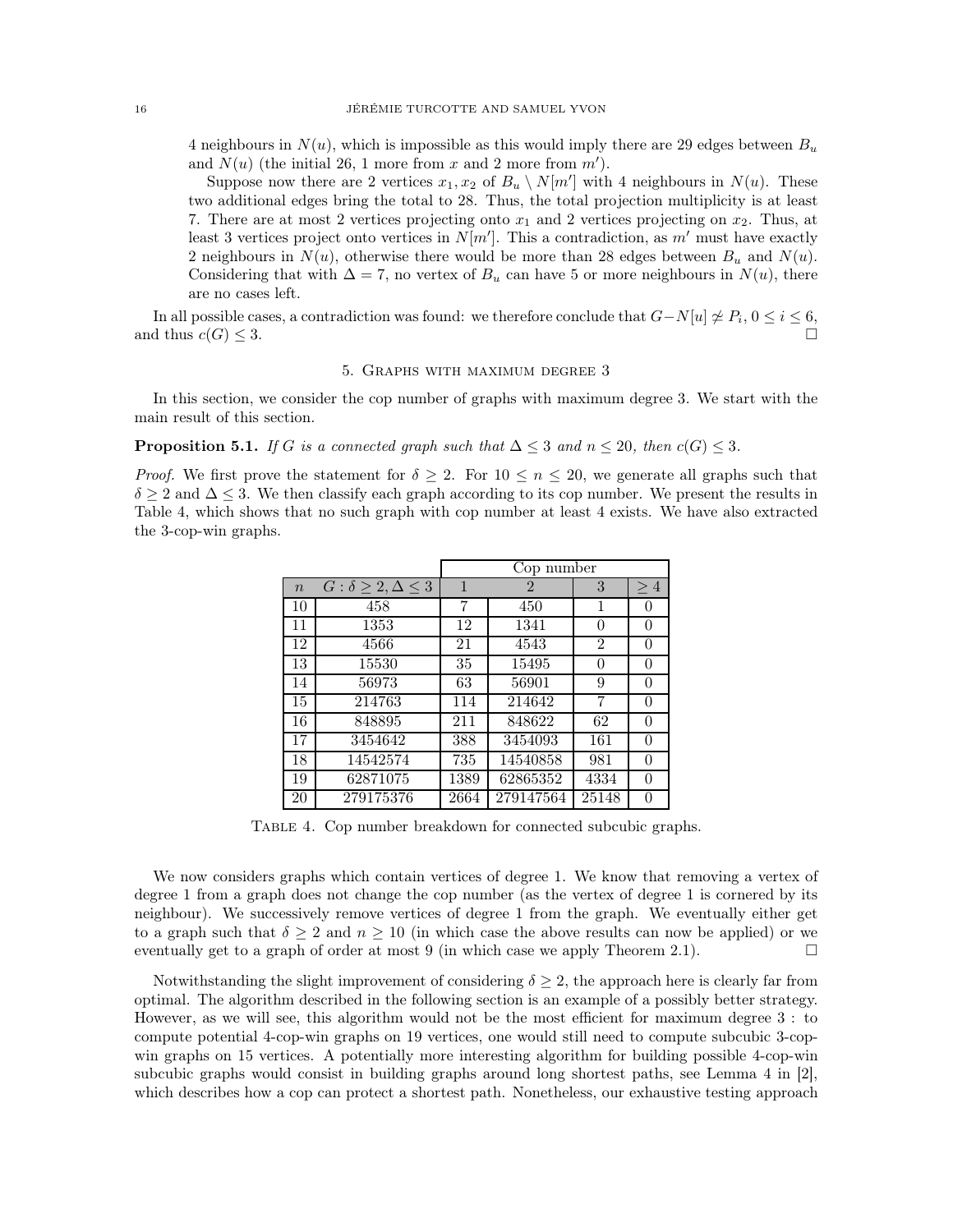is not without it's advantages, as we can use it to gain further knowledge on the cop number of small graphs.

In fact, Hosseini, Mohar and Gonzalez Hermosillo de la Maza [\[3\]](#page-25-9) have recently showed that studying the cop number for graphs with  $\Delta \leq 3$  is of interest for the study of the cop number at large. In this regard, we consider that getting a distribution of the cop-number of small subcubic graphs might be interesting, even if it is somewhat skewed by adding the condition  $\delta \geq 2$ . Our calculations show that not only there are no 4-cop-win subcubic graphs on at most 20 vertices, but that that subcubic 3-cop-win graphs are overwhelmingly rare for these orders.

<span id="page-16-1"></span>The exhaustive search approach also gives us progress on a related problem. Arguably, the most well-known result on the game of cops and robbers is Aigner and Fromme's proof that the cop number of any planar graph is at most 3, see [\[2\]](#page-25-0). This yields the analogous question of finding the minimum order of 3-cop-win planar graphs, and an enumeration of such graphs. The smallest known planar 3-cop-win graph is the dodecahedral graph, see Figure [8.](#page-16-1) It is easy to see that this graph requires 3 cops, as it has girth 5 and is 3-regular. It has been conjectured that the dodecahedral graph is the unique smallest 3-cop-win planar graph (for instance in [\[13\]](#page-26-16), although the article claims the conjecture to have been originally formulated in [\[5\]](#page-25-1), a claim which we were not able to verify).



FIGURE 8. The dodecahedral graph<sup>[2](#page-16-2)</sup>

There are some partial results for this problem. In [\[19\]](#page-26-5), Hosseini proved that a minimal 3-cop-win planar graph must be 2-connected. Furthermore, Pisantechakool and Tan have shown in [\[25\]](#page-26-17) that any planar graph on 19 or fewer vertices must contain a winning position for 2 cops, although it has not been proved that the cops can bring the game to this winning state. Using the computations in the proof of Proposition [5.1,](#page-15-2) we are able to get more evidence supporting the conjecture.

Corollary 5.2. *If* G is a connected planar graph such that  $\Delta \leq 3$  and  $n \leq 20$ , then  $c(G) \leq 2$ , unless G *is the dodecahedral graph.*

<span id="page-16-0"></span>*Proof.* We simply test the 3-cop-win graphs found in the proof of Proposition [5.1](#page-15-2) for planarity [\[21\]](#page-26-10). The only such graph which was planar was the dodecahedral graph.

#### 6. Remaining cases

In this section, we consider the few remaining cases needed to prove that  $M_4 = 19$ , and also work towards reducing the possible 4-cop-win graphs on 19 vertices. More precisely, we consider graphs such that  $n = 17$  with  $\Delta = 4$ ,  $n = 18$  with  $\Delta = 4$ , 5, and  $n = 19$  with  $\Delta = 4$ .

<span id="page-16-2"></span><sup>2</sup>Computer-generated drawing [\[21\]](#page-26-10).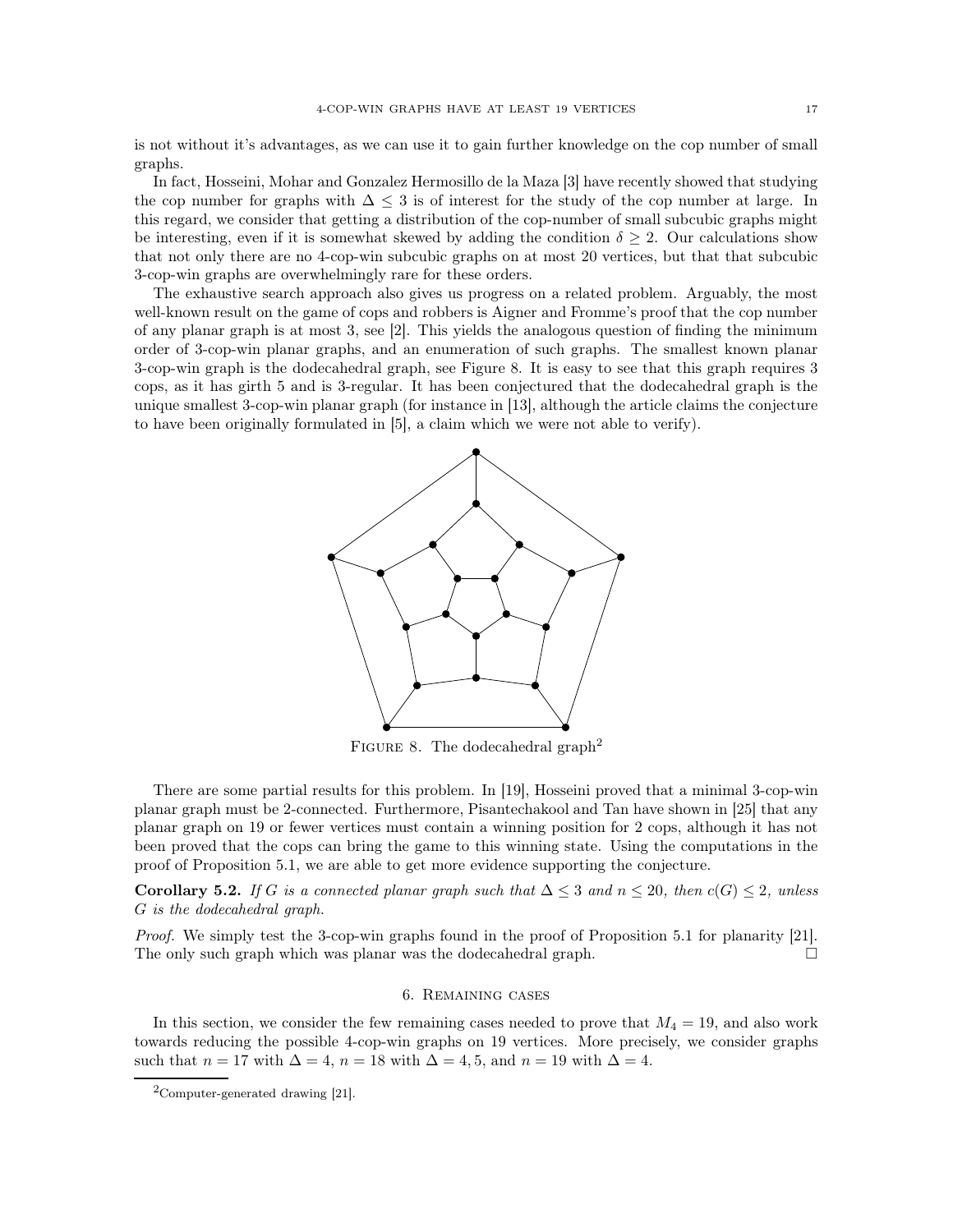As in Section [4,](#page-5-2) our main tool will be knowing that if a graph  $G$  is 4-cop-win, then for each vertex  $u, c(G - N[u]) \geq 3$ . We know there are relatively few such graphs. Since we will be attempting to construct minimal 4-cop-win graphs, we know that  $c(G - N[u]) < 4$  and so  $c(G - N[u]) = 3$ . In the cases of  $\Delta = n-11$  or  $\Delta = n-12$ , these graphs were only the Petersen and cornered Petersen graphs. As these were very few and very similar, we were able to build structural properties that allowed us to show that the graphs were not 4-cop-win. As they had somewhat a large maximum degree, a computational approach would have been difficult due to the fact that there are too many possible edges we need to consider.

For the cases we will now consider, a computational approach is possible. On the other hand, a formal approach would be difficult, although certainly not impossible given a sufficient amount of time. Most graphs found in Lemma [3](#page-3-3) contain the Petersen graph as an induced subgraph, so modifying the strategy to take these vertices into account would most likely be possible. But, just as we saw, adding even a single vertex yields significant complications for the proof. This would only become more complex with multiple additional vertices. Furthermore, some of the graphs do not contain the Petersen graph as an induced subgraph, and would need to be considered separately. As a final blow, this proof method would not scale very well, as the more vertices we add the further away from Petersen graphs we stray. For these reasons, we have mostly investigated the computational approach.

Our goal is to build graphs which are possibly 4-cop-win: graphs G for which we cannot say that  $c(G) \leq 3$  simply by looking at  $G - N[u]$  for the vertices u of maximum degree. Throughout, we will call these graphs candidate 4-cop-win graphs.

The simplest idea, which we have briefly discussed in Section [3,](#page-3-3) would be simply to consider a 3-cop-win graph  $G'$  on 12 or 13 vertices, add a vertex u of chosen maximum degree and its neighbourhood, and then look at every possible ways of joining  $N(u)$  to G' by respecting the maximum degree condition. Even by reducing the number of cases by isomorphism, the number of graphs to consider is massive, especially in the case  $\Delta = 5$ : we must be a tad smarter. We present the Merging Algorithm as a way to generate potential 4-cop-win graphs, which we then test using a standard cop-number algorithm.

We briefly introduce some notation. In general, when considering a graph  $G$  and a vertex  $u$ , the degree of u will always refer to the degree of G in u. If we want to discuss the degree of u in some induced subgraph  $H$ , we will refer to it as the  $H$ -degree of u. In general, if we say there exists a vertex of  $H$ -degree r, we are also implicitly stating that this vertex is in  $H$ .

### 6.1. Presentation of the Merging Algorithm.

6.1.1. *Quick Overview.* Our approach to build candidate 4-cop-win graphs will be the following. Let  $v_1$  and  $v_2$  be non-adjacent vertices, which we will in general choose to be a pair with the highest possible degree.

Then, knowing the computational results of Section [3,](#page-3-3) we are able to determine every possible option for  $G_1 = G - N[v_2]$  and  $G_2 = G - N[v_1]$ . We denote by  $L_1$  and  $L_2$  the sets of 3-cop-win graphs in which  $G_1$  and  $G_2$  are respectively chosen from.

We want to determine every possible graph G, with maximum degree  $\Delta$ , which can be formed with this structure. We will call the process the Merging Algorithm, which we will now describe.

6.1.2. *Input of the Algorithm.* Integers  $n, D_1, D_2 = \Delta$  and sets of isomorphism classes of graphs  $L_1$ and  $L_2$ , such that

- (1) the graphs in  $L_1$  and  $L_2$  are 3-cop-win and have maximum degree at most  $\Delta$ ,
- (2) the graphs in  $L_1$  have  $n D_2 1$  vertices and the graphs in  $L_2$  have  $n D_1 1$  vertices.

<span id="page-17-0"></span>6.1.3. *Output of the Algorithm.* The algorithm returns all graphs G on n vertices and maximum degree exactly  $\Delta$  which contain a pair of non-adjacent vertices  $v_1$  and  $v_2$ , with the following 4 properties. Denote  $G_1 = G - N[v_2]$  and  $G_2 = G - N[v_1]$ . Then,

- (1)  $v_1$  and  $v_2$  have degree respectively  $D_1$  and  $D_2$ ,
- (2)  $G_1 \in L_1$  and  $G_2 \in L_2$ , and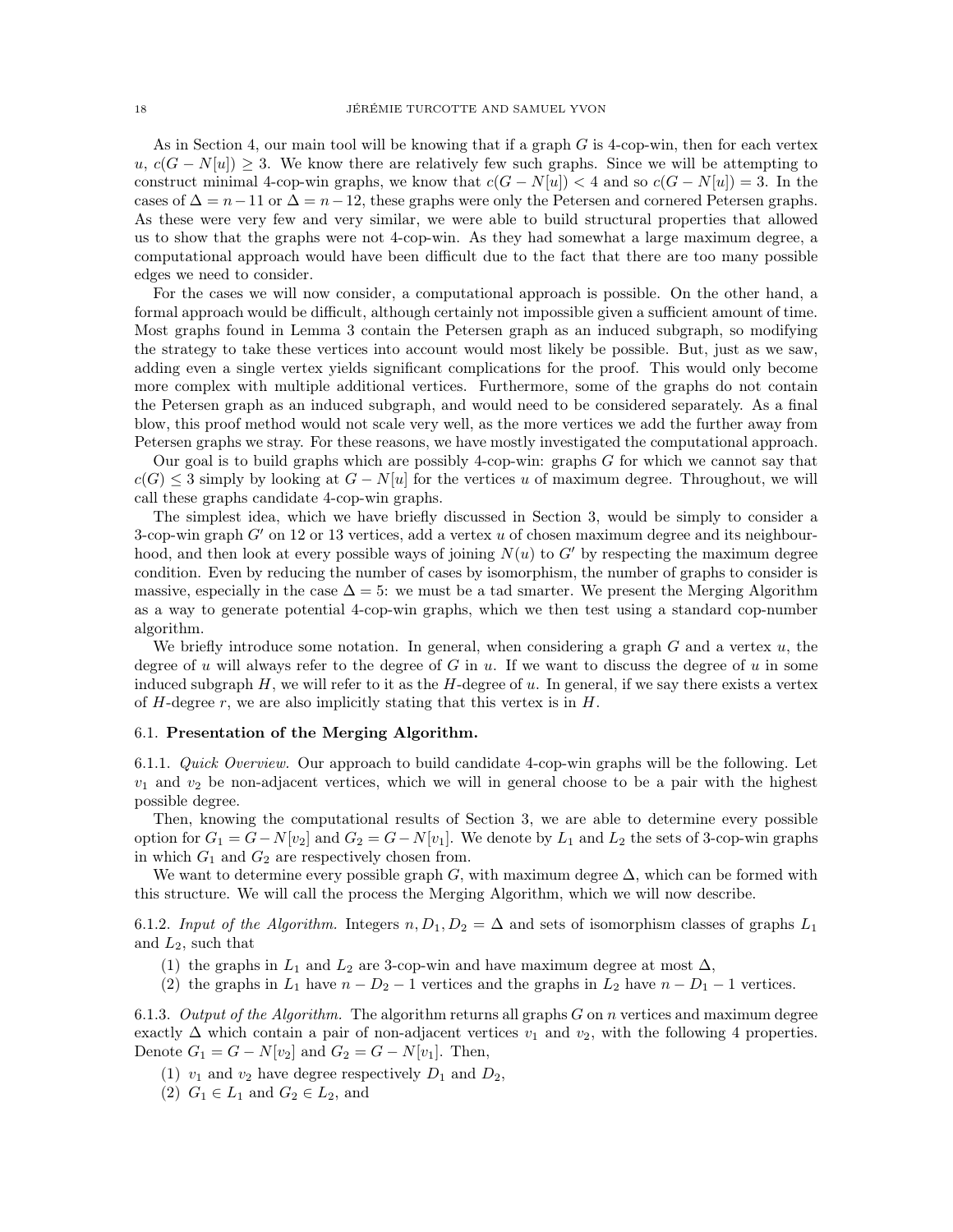- (3) for all other vertex u of degree  $\Delta$ ,  $G N[u] \in L_1$ , and
- (4) if  $D_1 < D_2$ , then the set of vertices of G of maximum degree forms a clique and  $v_1$  and  $v_2$ have at least 1 common neighbour.

Isomorphic graphs may be omitted from the results, as we are not interested in the precise labellings of the graphs.

6.1.4. *Phase 1 of the Algorithm.* We first choose some  $G_1$  and  $G_2$  from  $L_1$  and  $L_2$  respectively, we will repeat the rest of the algorithm for each possible choice of  $G_1$  and  $G_2$ . We also choose strictly positive integers  $d_1$  and  $d_2$  such that  $D_2 - d_2 = D_1 - d_1$ ,  $d_1 \leq D_1$  and  $d_2 \leq D_2$ , we will also consider every possible choice.

We then consider every possible choice of  $v_1 \in V(G_1)$  and  $v_2 \in V(G_2)$  such that  $v_1$  has  $G_1$ -degree  $d_1$  and  $v_2$  has  $G_2$ -degree  $d_2$  (we can of course only choose  $v_1$  and  $v_2$  up to automorphism in  $G_1$ and in  $G_2$ ). For each choice of vertices, consider every possible way of identifying  $G_1 - N[v_1]$  and  $G_2 - N[v_2]$ , by computing every isomorphism between these graphs. If there are none, this branch of the algorithm simply doesn't yield a graph. Using this identification, we may then merge the graphs by union, keeping the closed neighbourhoods of  $v_1$  and  $v_2$  distinct.

If this process has created vertices of degree greater than  $\Delta$ , we throw out the graph, as the rest of the algorithm can only raise the degree again, yielding graphs we do not want to consider.

We now add vertices which are not in  $V(G_1) \cup V(G_2)$ . The only vertices which are neither in  $V(G_1)$ and  $V(G_2)$  are those which are to be adjacent to both  $v_1$  and  $v_2$ . Thus, we add  $D_2 - d_2 = D_1 - d_1$ common neighbours to  $v_1$  and  $v_2$ , which ensures that the degrees  $D_1$  and  $D_2$  are respected. All vertices of G are now in the graph, but there possibly exists some missing edges, which we will add in the second phase. The result of the current phase is called a "base graph". Illustrated in Figure [9](#page-19-0) is such a base graph.

It is easily seen in Figure [9](#page-19-0) that the construction implicitly partitions the vertices into six sets :  $\{v_1\}, N(v_1)\setminus N(v_2), V(G)\setminus (N[v_1]\cup N[v_2]), N(v_1)\cap N(v_2), N(v_2)\setminus N(v_1), \{v_2\}.$  If two graphs  $G, G'$  are generated with the same properties (same choices of  $G_1, G_2, v_1, v_2$  but by choosing a different identification), we may be able to reduce the number of cases to consider: if  $\phi$  is an isomorphism between G and G' such that  $\phi(S) = S$  for each S being one of these 6 (we call this a strong isomorphism), we can consider to these graphs to be duplicates: each base graph, once the algorithm is over, will be transformed into the same candidate 4-cop-win graphs (again, up to isomorphism).

6.1.5. *Phase 2 of the Merging Algorithm.* The goal of this phase is to complete the 4-cop-win candidates graphs. As the base graph contain all required vertices, we now need to add the missing edges. We know that we do not want to add any edge such that both ends are in  $G_1$  or both ends in  $G_2$ as these are chosen to be induced subgraphs of G. Furthermore, we have already created all incident edges to either  $v_1$  or  $v_2$ , by giving them the desired number of neighbours. Thus, we only need to consider adding edges which are either

- (1) between  $N(v_1) \cap N(v_2)$  and  $\{v_1, v_2\}^c$ , including edges with both ends in  $N(v_1) \cap N(v_2)$ , or
- (2) between  $N(v_2) \setminus N(v_1)$  and  $N(v_1) \setminus N(v_2)$ .

We proceed by considering every vertex (first those in  $N(v_1) \cap N(v_2)$ , then those in  $N(v_2) \setminus N(v_1)$ ) and creating a new graph for every possible subset of new edges. Of course, we only consider subsets such that the degree will be at most  $\Delta$ . We repeat this step on the new graphs for the next vertex.

We are also able to reduce some cases by isomorphism in this case. As above, we consider two graphs to be equivalent if at any step in the process the two graphs can be related by some isomorphism which has the property that the final graphs they will generate will be identical, up to isomorphism. The additional consideration here is that we must distinguish vertices for which we have already considered adding extra and those for which this remains to be done. This additional piece of information is crucial to ensure we are indeed considering every possible set of additional edges. Thus, the condition will be that the isomorphism  $\phi$  not only preserves the six sets as above, but also identifies the vertices in  $N(v_2)$  for which we have not yet run the second part of the algorithm with other vertices with the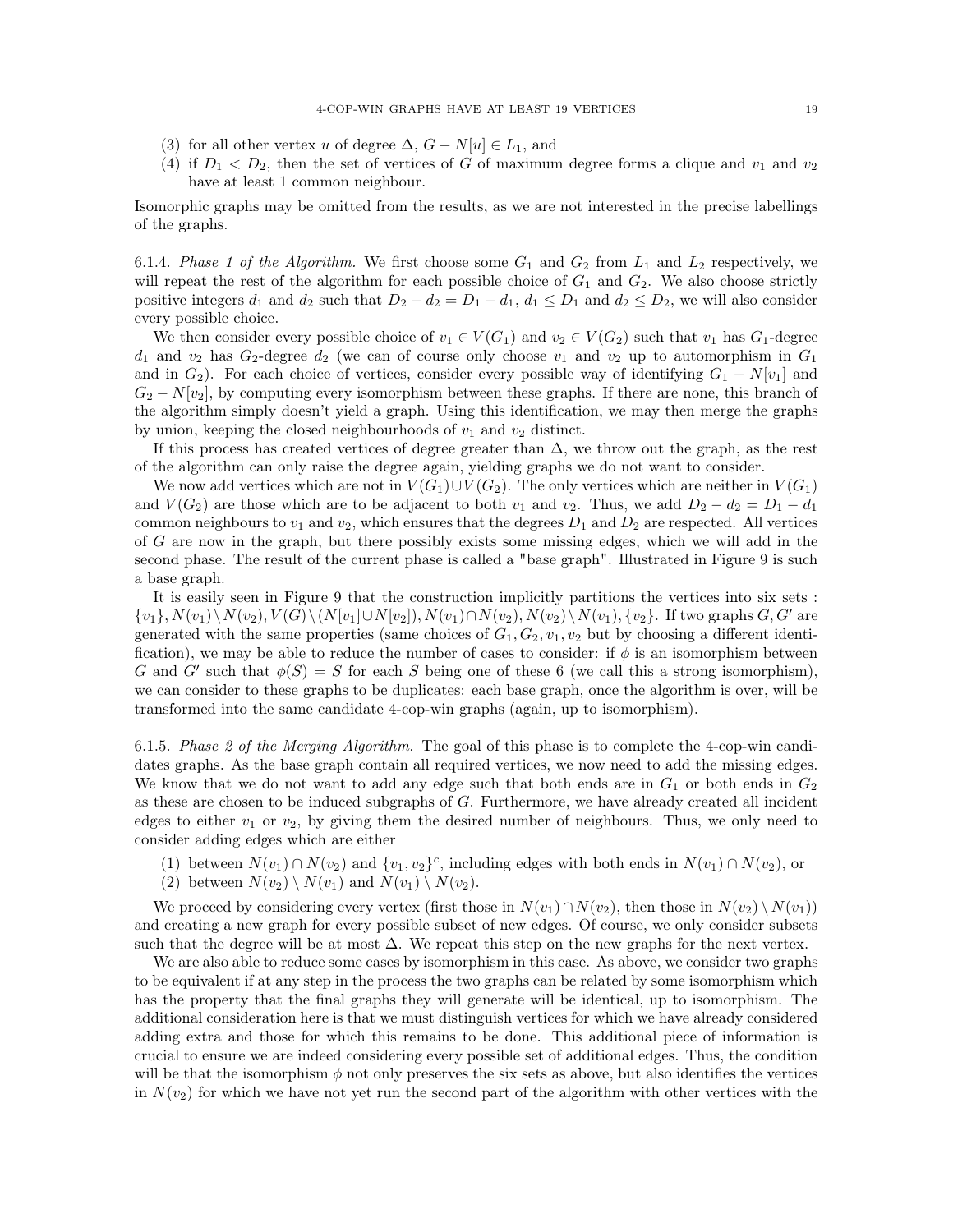<span id="page-19-0"></span>

FIGURE 9. Example of the first part of the Merging Algorithm. Here, the base graph was generated using parameters  $n = 18$ ,  $D_1 = D_2 = \Delta = 5$  and  $d_1 = d_2 = 3$ .

same property. As this procedure is often lengthy, we only apply this improvement on lists of graphs of reasonable length.

After considering every possible way of adding edges, we can throw out all graphs G such that  $G - N[u]$  is not a 3-cop-win graph for every vertex u of maximum degree (by construction, we do not need to verify this for  $v_1$  and  $v_2$ ). We can also also remove isomorphic graphs. We note that as we have split up the computations in many pieces, we only compare graphs which were generated with the same choice of  $G_1$ .

6.1.6. *Specific cases.* As one can deduce from the parameters and output section, the algorithm can be divided in two main cases.

In the first case,  $D_1 = D_2$ . In other words, the resulting graphs contain non-adjacent vertices  $v_1$  and  $v_2$  of maximum degree. In general, we apply the merging for every possible way (up to automorphism) of choosing vertices  $v_1$  in  $G_1$  and  $v_2$  in  $G_2$ . Applying this naively may yield multiple isomorphic graphs,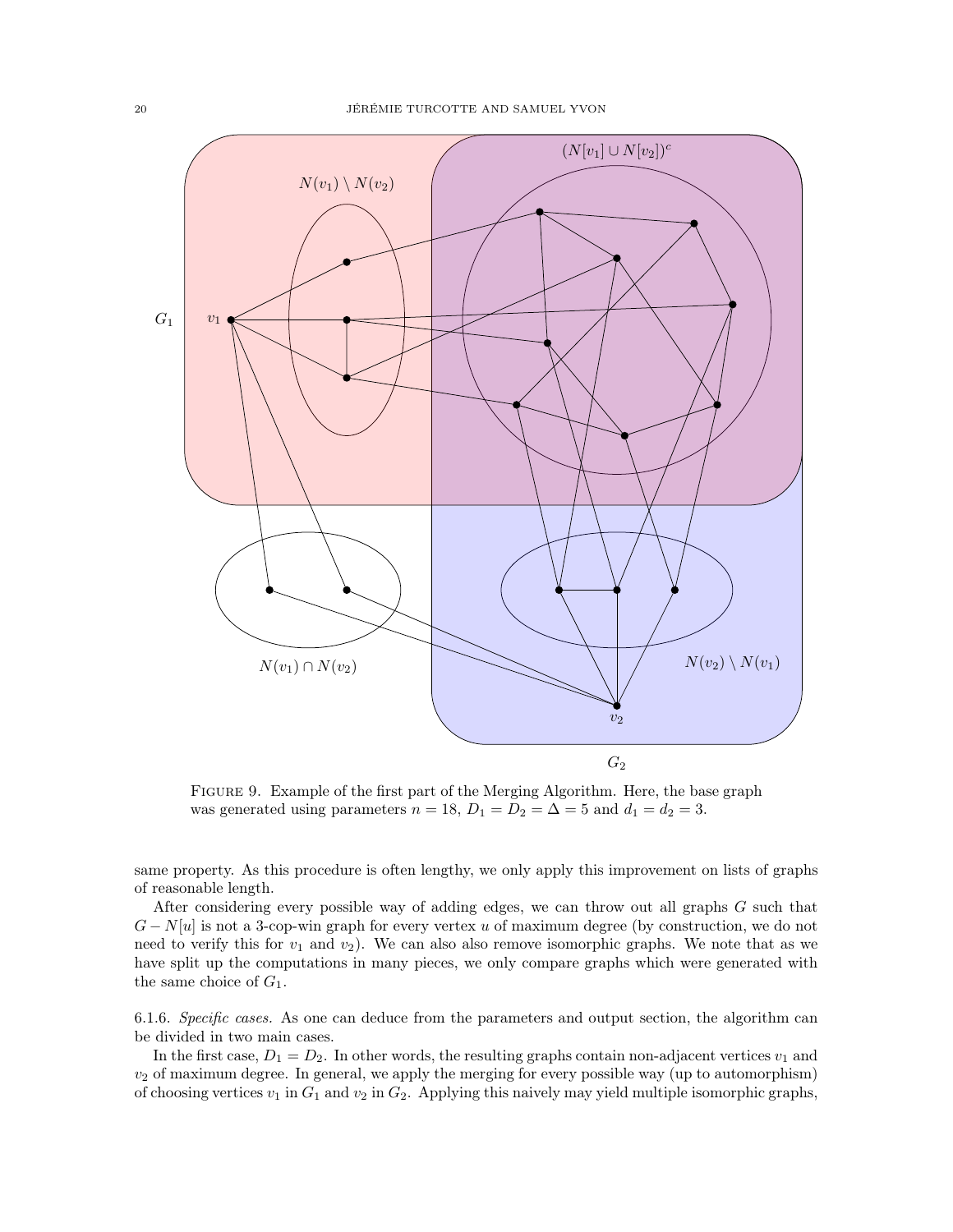as different choices of  $v_1$  can yield the same graph. This happens when the resulting graph contains a vertex of maximum degree which has multiple non-adjacent vertices of maximum degree. We can tweak the algorithm to partially avoid this problem.

For each graph  $G_1$  in  $L_1$ , we first define a total ordering on it's vertices as follows. We list the vertices by decreasing degree, where the choice of order on vertices of same degree is arbitrary except that vertices which are equivalent by automorphism are consecutive in this order (or we could define the ordering on the classes of vertices up to automorphism). Then, when considering some choice of  $v_1$ , we will add in the remaining of the algorithm the restriction that vertices greater than  $v_1$  in this order do not have maximum degree in G. We will do the computations by decreasing  $v_1$ . In essence, the graphs G where the vertices which are greater in this order have maximum degree in G will already have been considered in the algorithm.

A particular case of the above is when  $G_1$  already contains multiple vertices of degree  $\Delta$ . When choosing any vertex  $v_1$  other than the vertex u which is maximal in the chosen order, no graph will be generated: u would have degree  $\Delta$  in G, which we have excluded. For this reason, we not even try and simply do the merging algorithm for one choice of  $v_1$  when  $G_1$  contains a vertex of degree  $\Delta$ .

It is not directly obvious that this simplification is compatible with the one we described earlier, which was considering strongly isomorphic partially-constructed graphs equivalent. It suffices to see that automorphically equivalent vertices of  $G_1$  have the same restriction on their degree: either both are allowed to have degree  $\Delta$  in G or neither is. Indeed, this property is preserved when considering the isomorphism  $\phi$  between two of the partially constructed graph : as  $\phi$  preserves in particular  $\{v_1\}$ ,  $N(v_1) \setminus N(v_2)$  and  $V(G) \setminus (N[v_1] \cup N[v_2])$ , we know that  $\phi$  restricted to the vertices of  $G_1$  is an isomorphism of  $G_1$ .

In the second case of the algorithm,  $D_1 < D_2$ . We no longer apply the improvements to the Merging Algorithm we described in the previous case, but we still apply some minor modifications to the base algorithm to fulfill the condition (4) of Section [6.1.3.](#page-17-0) Observe that at any point in the algorithm, if the graph contains non-adjacent vertices both of degree  $\Delta$ , we can throw out this graph, since the vertices will also be non-adjacent in the final graphs. We also only test for choices of  $d_1$  such that  $d_1 < D_1$  (and thus  $d_2 < D_2$ ) to only build graphs where  $v_1$  and  $v_2$  have common neighbours.

6.1.7. *Validity of the Algorithm.* Considering the algorithm itself is relatively straightforward, we do not present a complete proof of the validity of the algorithm. We however present a few key points towards a formal proof.

Consider a graph G respecting the conditions described in the Section [6.1.3.](#page-17-0) Choose  $v_2$  to be any vertex of degree  $D_2$  in G such that  $G-N[v_2]$  contains at least one vertex respecting the conditions for  $v_1$  in Section [6.1.3.](#page-17-0) Denote S this non-empty set of possible choices for  $v_1$ . Once this choice is made, we set  $G_1 = G - N[v_2], G_2 = G - N[v_1], D_1 = d(v_1), D_2 = d(v_2), d_1 = d_{G_1}(v_1)$  and  $d_2 = d_{G_2}(v_2)$ .

In the case  $D_1 < D_2$ , we choose  $v_1$  to be any vertex of S. If  $D_1 = D_2$ , then choose  $v_1$  to be maximal in S relative to the order on the vertices of  $G - N[v_2]$  as described in the previous section.

It is easy to verify that

$$
d_2 - d_1 = d_{G_2}(v_2) - d_{G_1}(v_1)
$$
  
=  $|N_{G-N[v_1]}(v_2)| - |N_{G-N[v_2]}(v_1)|$   
=  $|N(v_2) \setminus (N[v_1] \cap N(v_2))| - |N(v_1) \setminus (N(v_1) \cap N[v_2])|$   
=  $|N(v_2) \setminus (N(v_1) \cap N(v_2))| - |N(v_1) \setminus (N(v_1) \cap N(v_2))|$   
=  $(|N(v_2)| - |N(v_1) \cap N(v_2)|) - (|N(v_1)| - |N(v_1) \cap N(v_2)|)$   
=  $|N(v_2)| - |N(v_1)|$   
=  $D_2 - D_1$ .

Thus, the pair of degrees  $d_1$  and  $d_2$  is indeed considered in the Merging Algorithm. It is then easy to see that the first part of the algorithm has considered this case. In particular, for the case  $D_1 = D_2$ , choosing  $v_1$  as maximal in S implies that all vertices of  $G - N[v_2]$  which are greater in this order do not have maximal degree in  $G$ , which is consistent with the simplification that we implemented.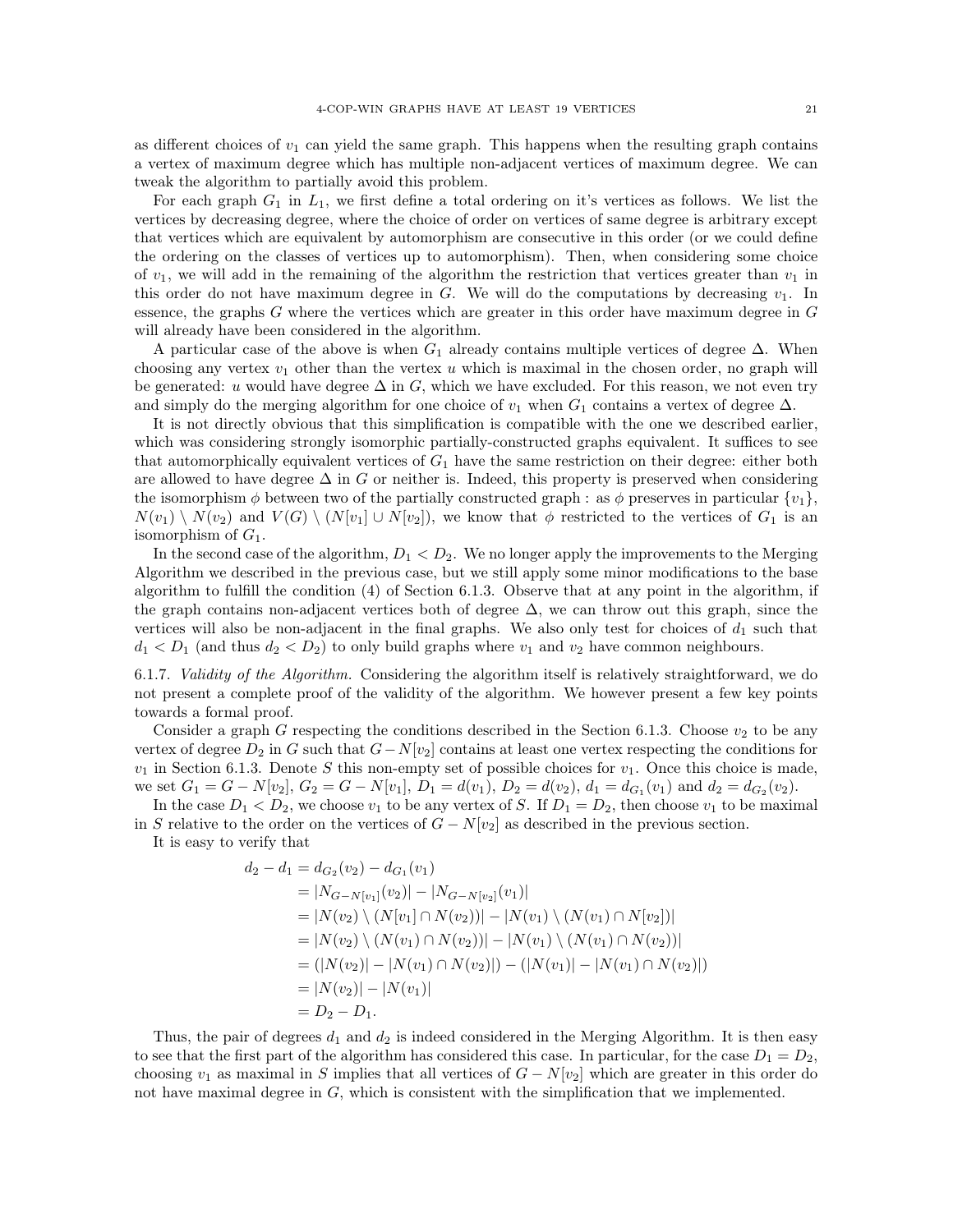Then, in the second part of the algorithm we consider adding every possible edge not totally contained in  $G_1$  or  $G_2$  (or at least, up to isomorphism), while still respecting some degree conditions (which we have just seen to be consistent). We thus see that  $G$  has indeed been constructed by the Merging Algorithm.

6.2. Results. We will now use this algorithm to build all possible 4-cop-win graphs. We will use some additional heuristics in some cases to reduce the number of cases to consider, which we will explain in detail in the proof of the following proposition. Our implementation of the algorithm is done in the Wolfram language [\[21\]](#page-26-10).

<span id="page-21-0"></span>Proposition 6.1. *Let* G *be a connected graph such that either*

*(1)*  $n = 17$  *and*  $\Delta = 4$ *, (2)* n = 18 *and* ∆ ∈ {4, 5}*, or (3)*  $n = 19$  *and*  $\Delta = 4$ *.* 

*If every proper induced connected subgraph* H of G respects  $c(H) \leq 3$ , then  $c(G) \leq 3$ , unless G is the *Robertson graph.*

*Proof.* Let u be any vertex of G. We know that  $G - N[u]$  has at most  $n - 2 \leq 17$  vertices. If  $G - N[u]$  is disconnected, it must contain at least one component K which has at most 8 vertices. Then, Theorem [2.1](#page-2-1) implies that  $c(K) \leq 2$ . Furthermore, our hypothesis implies that  $c(G - K) \leq 3$ , as  $G - K$  is necessarily a connected induced subgraph of G. By Corollary [2.5,](#page-2-2) we get that  $c(G) \leq$  $\max\{c(G-K), c(K)+1\} \leq 3$ . Thus, for the remainder of the proof, we assume that for every vertex  $u, G - N[u]$  is connected.

Likewise, we can assume that G does not contain a corner x. Indeed,  $G-x$  is necessarily connected and has cop number at most 3, therefore Corollary [2.8](#page-3-0) would then imply that G also has cop number at most 3.

We may also assume that  $c(G - N[u]) = 3$ : if  $c(G - N[u]) \leq 2$ , placing a stationary cop on u implies that  $c(G) \leq 3$ .

Before going further, we define a property  $P$  with the usual definition: a property  $P$  is a function from a set to a Boolean value. For instance, if  $C_3$  is the property of being 3-cop-win, then  $C_3(\mathcal{P}_0)$  is whether the Petersen graph is 3-cop-win (which is true).

With this language, we can bring together the last assumptions. We define property  $M$  as follows : G is a graph respecting the hypotheses of the proposition such that  $G-N[u]$  is a connected 3-cop-win graph for every vertex  $u$  of  $G$  and such that  $G$  does not contain a corner. By the previous discussion, it suffices to show the proposition for graphs respecting M.

We now define property  $P_1$ . A graph G is said to have property  $P_1$  if G contains two non-adjacent vertices of degree  $\Delta$ . We use the Merging Algorithm to generate all graphs G such that  $M(G)$ that respect property  $P_1$ , and then compute their cop numbers. More precisely, we choose n and  $\Delta$  according to the case we are consider,  $D_1 = D_2$ , and  $L_1 = L_2$  to be the set of 3-cop-win graphs on  $n - \Delta - 1$  vertices with maximum degree at most  $\Delta$ , as computed in Lemma [3.3.](#page-4-1) We note that the Merging Algorithm computes a somewhat larger class of graphs than we want. In particular, the Merging Algorithm does not exclude graphs which contain corners and in it's last step only tests  $G - N[u]$  for vertices of maximum degree.

The summary results are presented in Table [5.](#page-22-0) For more detail, we also split up the graphs relative to the various possible maximum degrees of  $G_1$ , although we of course always merge with all of the possible graphs  $G_2$ , not only the  $G_2$  with the same maximum degree. We note that there are no 3-cop-win graphs with maximum degree 3 on 13 vertices (which can also be seen in Table [4\)](#page-15-1), and that the 3-cop-win graphs with maximum degree 3 on 11 and 13 vertices are 3-regular (and thus the only possible value of  $d_1$  is 3).

We note that the 4-cop-win graphs found on 19 vertices are actually all copies of the Robertson graph, which can be see in Figure [1.](#page-1-0) In fact, the 3 copies correspond to 3 different choices of  $G_1$  which can yield the Robertson graph.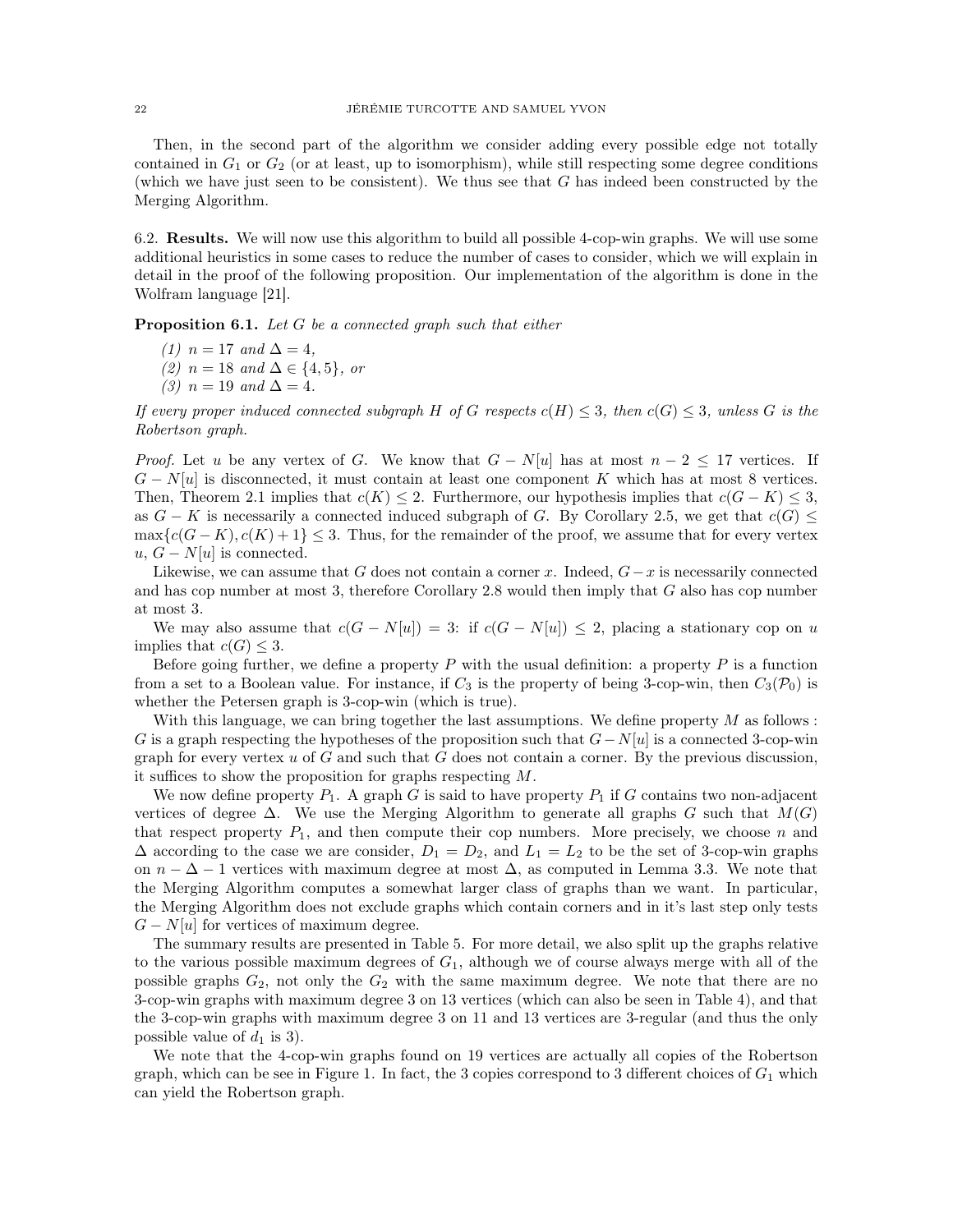<span id="page-22-0"></span>

|   |                |            |                |                |             |                |          | Cop number     |          |                |       |
|---|----------------|------------|----------------|----------------|-------------|----------------|----------|----------------|----------|----------------|-------|
|   | $\overline{n}$ | $\Delta_1$ | G <sub>1</sub> | $d_1$          | Base graphs | Final graphs   | 1        | $\overline{2}$ | 3        | $\geq 4$       |       |
| 4 | 17<br>18       | 4          | 78             | 4              | 123         | 0              | $\Omega$ | 0              | $\Omega$ | 0              |       |
|   |                | 3          | $\overline{2}$ | 3              | 10          | 0              | $\Omega$ | 0              | 0        | $\theta$       |       |
|   |                | 4          | 1105           | $\overline{4}$ | 1668        | $\overline{0}$ | $\Omega$ | $\Omega$       | $\Omega$ | $\theta$       |       |
|   | 19             | 4          | 16514          | $\overline{4}$ | 33785       | 3              | $\Omega$ | $\Omega$       | $\Omega$ | 3              |       |
|   |                | 3          | 9              | 3              | 911         | $\theta$       | $\Omega$ | 0              | $\Omega$ | $\overline{0}$ |       |
| 5 |                | 5          | 93             | 5              | 14232       | 24416          | $\theta$ | 5484           | 18932    | $\overline{0}$ |       |
|   |                |            |                | 4              | 10062       | 39318          | $\theta$ | 7410           | 31908    | $\overline{0}$ |       |
|   |                | 18         |                | 4              | 78          | 3              | 534      | 18645          | $\Omega$ | 3455           | 15190 |
|   |                |            |                | $\overline{2}$ | 111         | 24238          | $\Omega$ | 1494           | 22744    | $\theta$       |       |
|   |                |            |                | 1              | 88          | 698809         | $\Omega$ | 82882          | 615927   | $\theta$       |       |
|   |                | 3          | $\Omega$       | 3              | 22          | 12778          | $\theta$ | 4960           | 7818     | $\theta$       |       |

Table 5. Results of the first wave of computations using the Merging Algorithm. It presents the counts for the graphs built with the property that they contain 2 non-adjacent vertices of maximum degree. In particular,  $d_1 = d_2$  and  $\Delta = D_1 = D_2$ . Furthermore,  $G_1$  is chosen with maximum degree  $\Delta_1$ .

It is also interesting to note that for all cases with  $\Delta = 4$ , not only is the Robertson graph the only 4-cop-win graph, but there are no other candidate 4-cop-win graphs. It would appear that when merging, too many vertices of high degree are created: either a vertex of degree 5 or more is created (in which case the graph is immediately thrown out) or there are "too many" vertices of degree 4, such that there is always some u of maximum degree and  $G - N[u]$  not 3-cop-win.

With these results, we will then only consider graphs which do not have property  $P_1$ . In other words, the graphs left to consider are those such that the set of vertices of maximum degree of G forms a clique. This is a very restrictive property, and will be very useful.

Note that graphs G such that  $M(G)$  and  $\Delta = 4$  respect property  $P_1$ : let u be a vertex of maximum degree in G. Consider  $G' = G - N[u]$ . If G' contains a vertex of degree 4,  $P_1(G)$  is satisfied. Otherwise, we must have  $\Delta(G) = 3$ . If G' is not 3-regular, it is at most 2 cop-win (by the results mentioned above) and therefore  $G$  is not a 4-cop-win candidate. Therefore, any vertex in  $G'$  that was adjacent to a vertex of  $N(u)$  is also of degree 4 in G and not adjacent to u. Thus,  $P_1(G)$  is verified. We can therefore suppose  $\Delta(G) = 5$ . Furthermore, since  $P_1(G)$  is false, we can assume that if there exists two vertices of maximum degree, they must be adjacent (as they must form a clique: otherwise,  $P_1$  is satisfied).

We now define property  $P_2$ . We say a graph G has property  $P_2$  if G contains two non-adjacent vertices  $v_1$  and  $v_2$  such that  $v_1$  has degree either 3 or 4,  $v_2$  has degree 5,  $v_1$  and  $v_2$  have a common neighbour, and  $G - N[v_1]$  has maximum degree at most 4. Then, we compute the graphs G such that  $M(G)$  and  $P_2(G)$ , but not  $P_1(G)$ . Precisely, we set  $n = 18$ ,  $D_2 = \Delta = 5$ ,  $D_1$  to either 3 or 4,  $L_1$  to be the 3-cop-win graphs on 12 vertices with maximum degree at most 4 (if we choose  $G_1$  with maximum degree 5, then the generated graphs automatically respect property  $P_1$ ), and  $L_2$  to be the 3-cop-win graphs on respectively either 14 or 13 vertices with maximum degree at most 4. We have computed these lists  $L_1$  and  $L_2$  in Lemma [3.3.](#page-4-1) The results of this computation are presented in Table [6.](#page-23-0)

We note that as the number of possible vertices of maximum degree is generally smaller than before, there are fewer graphs thrown out because  $G - N[u]$  not being a 3-cop-win graph. Furthermore, as the graphs on 14 vertices with maximum degree 3 are 3-regular, when choosing any of these graphs it is impossible for  $d_1$  to be anything other than 3.

We see that none of the graphs are 4-cop-win. We claim that all graphs  $M(G)$  implies that either  $P_1(G)$  or  $P_2(G)$ .

Let G be as graph such that  $M(G)$ . If  $P_1(G)$ ; we are done. Let us then consider that  $P_1(G)$  is false and show that  $P_2(G)$  must be true. As discussed earlier, we may only consider the case where  $\Delta = 5$ .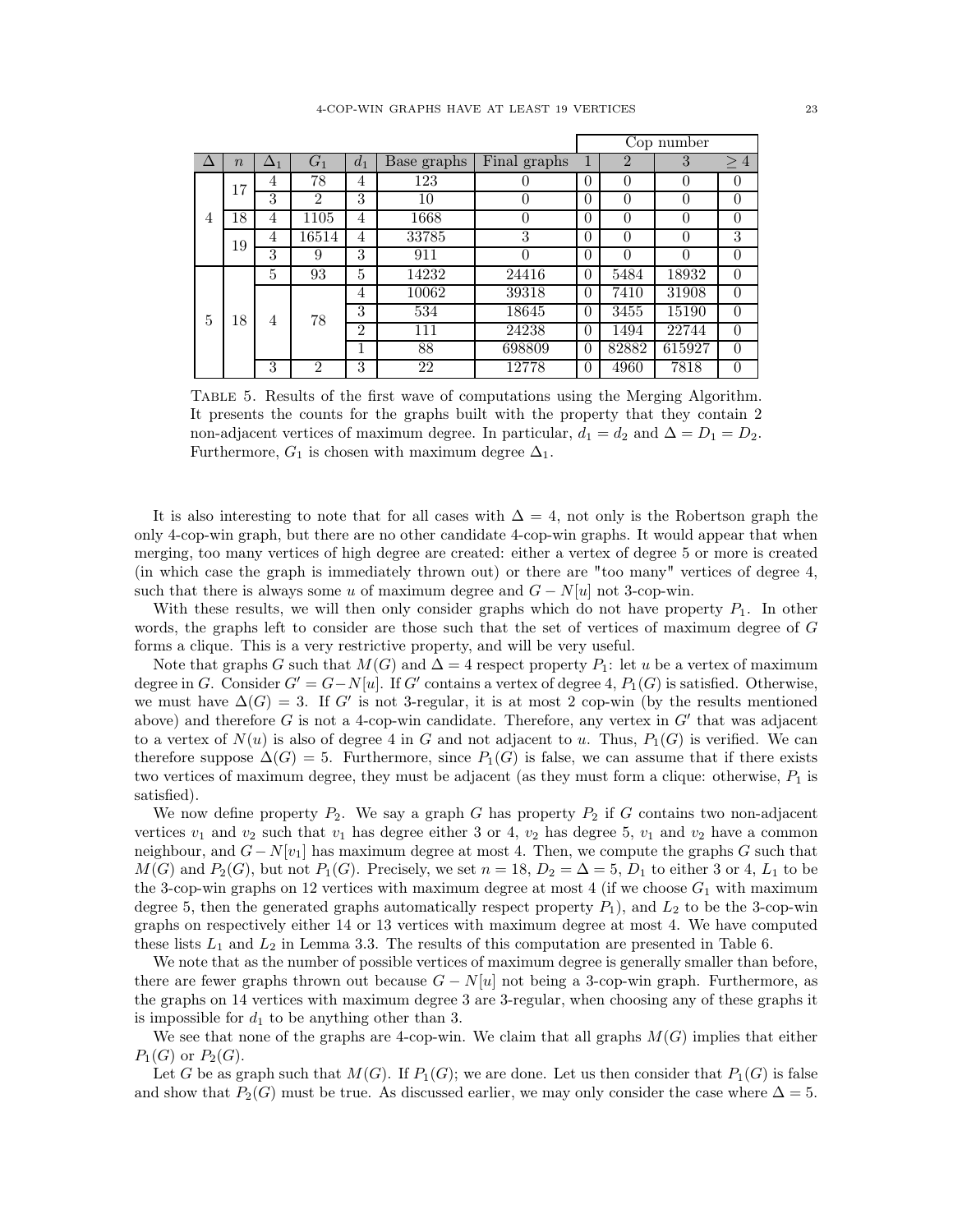<span id="page-23-0"></span>

|                |               |            |       |                |             |                | Cop number |        |         |                |          |  |
|----------------|---------------|------------|-------|----------------|-------------|----------------|------------|--------|---------|----------------|----------|--|
| $D_1$          | $\, G_{2} \,$ | $\Delta_1$ | $G_1$ | $d_1$          | Base graphs | Final graphs   |            |        |         | $\overline{4}$ |          |  |
| $\overline{4}$ | 1105          | 4          | 78    | 3              | 993         | 41872          |            | 9299   | 32573   |                |          |  |
|                |               |            |       | $\overline{2}$ | 504         | 70224          |            | 4278   | 65946   |                |          |  |
|                |               |            |       |                | 1138        | 3350712        |            | 417144 | 2933568 |                |          |  |
|                |               | 3          | 2     | 3              | 153         | 41006          |            | 15440  | 25566   | $\theta$       |          |  |
| 3              | 16523         |            |       |                | 78<br>4     | $\overline{2}$ | 2419       | 83509  |         | 4187           | 79322    |  |
|                |               |            |       |                |             | 10582          | 6293171    |        | 786173  | 5506998        | $\theta$ |  |

TABLE 6. Results of the second wave of computations with the Merging Algorithm. It presents the counts for the graphs G built with the property that  $G - N[v_1]$  has maximum degree 4,  $v_1$  and  $v_2$  always have a common neighbour (in particular  $d_1$  <  $D_1$ ) and the vertices of maximum degree form a clique. Here, we always have  $n = 18$ and  $D_2 = \Delta = 5$ , and  $G_1$  is chosen with maximum degree  $\Delta_1$ .

We first suppose that G contains a unique vertex of degree 5 and hope to find a contradiction. Let  $v_2$  be such a vertex. Then, for any choice of  $v_1$  in  $N[v_2]^c$ , if  $v_1$  and  $v_2$  have a common neighbour,  $G - N[v_1]$  has maximum degree at most 4 : the only vertex of degree 5  $(v_2)$  has lost one of it's neighbours. Thus, if  $v_1$  has degree either 3 or 4 in  $G$ , we know that G has property  $P_2$ . In other words, no vertex of  $G_1$ -degree 2 or 3 has a neighbour in  $N(v_2)$ , and no vertex of  $G_1$ -degree 1 has more than 1 neighbour in  $N(v_2)$ . Indeed, any of these cases gives a vertex  $v_1$  degree 3 or 4 with a common neighbour with  $v_2$ . Therefore, only vertices of  $G_1$ -degree 1 can "receive" an edge from  $N(v_2)$ , and even then they can only receive 1 each. As G does not contain a corner, each vertex in  $N(v_2)$  must have at least 1 neighbour in  $N[v_2]^c$ . Thus, there are at least 5 edges between  $N(v_2)$  and the vertices of  $N[v_2]^c$ . By the previous argument, there must then be at least 5 vertices of degree 1 in  $G_1$ , to be able to receive these edges. This is impossible: if  $G_1$  contains at least 5 vertices of degree 1, removing them (which does not change the cop number of  $G_1$ ), yields a graph with 7 vertices, which has cop number at most 2. In fact,  $G_1$  cannot have more than 2 vertices of degree 1. We reached the desired contradiction.

Thus, we may assume that  $N(v_2)$  contains at least one other vertex of degree 5. We recall that these vertices of degree 5 must form a clique if they do not respect property  $P_1$ . Suppose  $v_1$  is a vertex of  $N[v_2]^c$  of degree either 3 or 4 that has a neighbour of degree 5. Then, as the vertices of degree 5 are all pairwise neighbours, removing  $N[v_1]$  removes at least 1 neighbour from each vertex of degree 5:  $G-N[v_1]$  necessarily has maximum degree at most 4. Thus, graphs with this property have property  $P_2$ .

Let us make sure such a choice of  $v_1$  exists. Using a similar argument as above, the vertices of degree 5 can only have neighbours in  $N[v_2]^c$  which have  $G_1$ -degree 1, and when this happens the receiving vertices can have no other neighbours in  $N(v_2)$ . In particular, as we stated earlier that there can be at most 2 vertices of  $G_1$ -degree 1, we have that  $N(v_2)$  contains either 1 or 2 vertices of degree 5.

We first consider the case with 2 such vertices, let us denote them  $x_1, x_2$ . Then,  $x_1$  and  $x_2$  each have exactly one neighbour in  $N[v_2]^c$  (which are different). Thus, having degree 5, both  $x_1$  and  $x_2$  must have 3 neighbours in  $N(v_2)$  (including each other). In particular,  $x_1$  and  $x_2$  must have a common neighbour in  $N(v_2)$ , denote it y. We know that y must have a neighbour in  $N[v_2]^c$  (otherwise y is cornered by  $v_2$ ), which will be our choice of  $v_1$ . As there were no other unaccounted vertices of  $G_1$ -degree 1,  $v_1$  necessarily has degree either 3 or 4. We can then see that  $G - N[v_1]$  has maximum degree at most 4: removing  $N[v_1]$  removes y, which is a common neighbour to  $v_2$ ,  $x_1$  and  $x_2$ . Thus, in this case, the graphs have property  $P_2$ .

We can similarly consider the case with exactly 1 vertex x of degree 5 in  $N(v_2)$ . Then, x has at most 2 neighbours in  $N[v_2]^c$ . Thus, x has at least 2 neighbours  $y_1, y_2$  in  $N(v_2)$ . We have already seen that they cannot be adjacent to the neighbours of x in  $N[v_2]^c$ . If one of them is adjacent to a vertex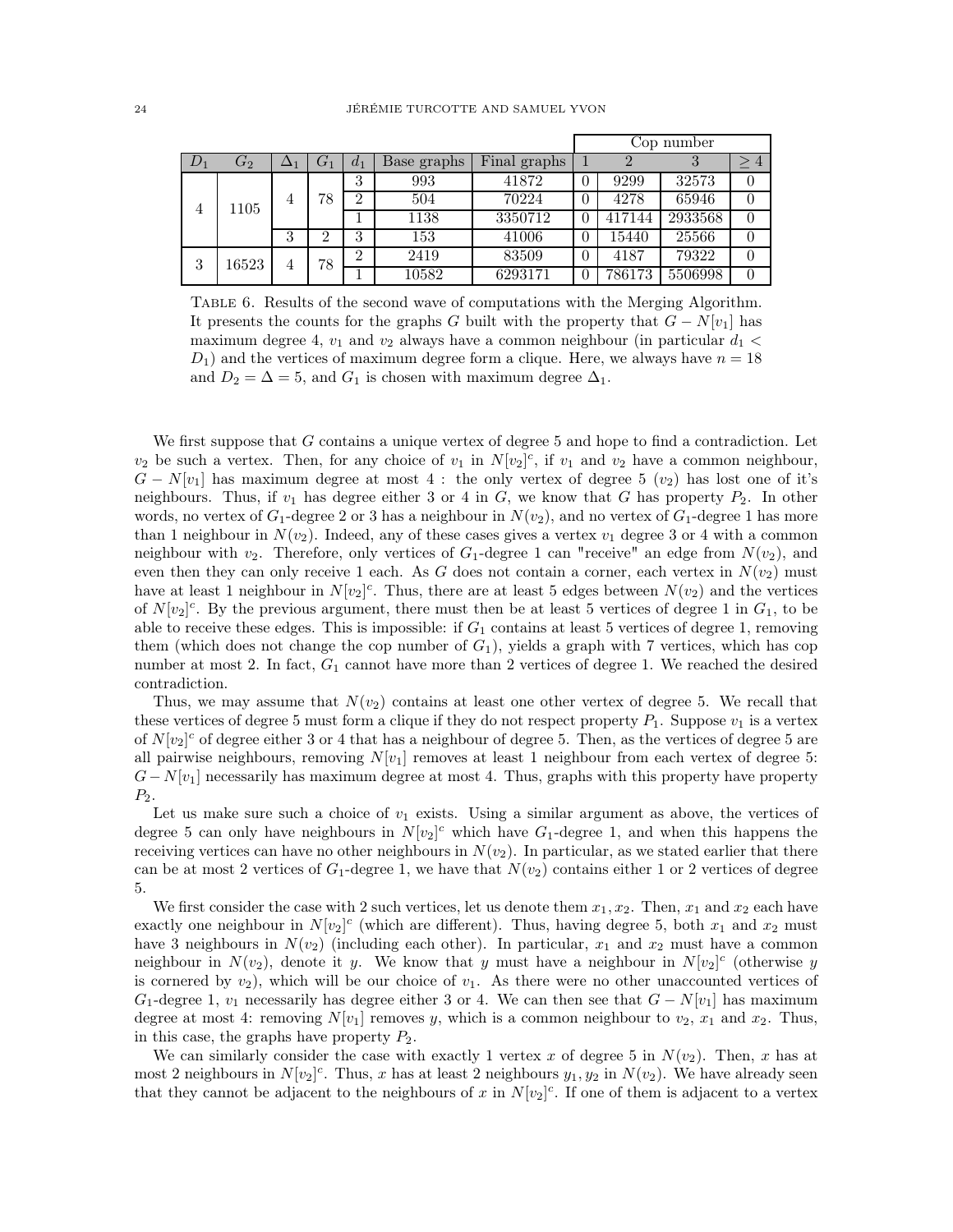of  $G_1$ -degree 2 or 3, then this will be a valid choice for  $v_1$ , as  $N[v_1]$  then contains a vertex adjacent to both vertices of degree 5. The only remaining case is if there is a vertex of  $G_1$ -degree 1 in  $G_1$  to which x is not adjacent, and both  $y_1, y_2$  are adjacent. In this case, choose  $v_1$  to be this vertex. It has degree at least 3, and removing it removes neighbours of all vertices of degree 5. In all cases, the graph has property  $P_2$ .

Thus, our claim is verified: all graphs G that satisfy  $M(G)$  respect either  $P_1(G)$  or  $P_2(G)$ . We have computer the cop number of graphs such that  $M(G)$  and  $P_1(G)$ , and graphs such that  $M(G)$ ,  $P_2(G)$  but not  $P_1(G)$ : we have computed the cop number of all graphs such that  $M(G)$ . This proves the current proposition.

6.3. Possible improvements. This is only one of many possible computational approaches to solving the problem. We now discuss a few improvements and alternatives that the interested reader may want to apply.

Our approach was based on merging 3-cop-win graphs relative to non-adjacent vertices  $v_1, v_2$ . It is easy to see that one could instead choose  $v_1$  and  $v_2$  to be adjacent. Even if the construction would be somewhat different, the ideas are similar. In particular, after proving that  $G$  does not contain non-adjacent vertices of maximum degree, we could have proved that G does not contain any adjacent vertices of maximum degree, instead of considering  $v_1$  of smaller degree. This would then leave only the case with a single vertex of maximum degree to be treated. With some additional heuristics or with a simplification of the methods we used, this could be dealt with more specificity.

We decided against this approach for few reasons. Although our approach required us to compute more 3-cop-win graphs than otherwise, it allowed us to implement only one Merging Algorithm. Furthermore, computing the 3-cop-win graphs on 14 vertices with maximum degree (at most) 4 allowed us to simultaneously handle on the case on  $n = 18$  with  $d(v_1) = 3$ , and build the candidate 4-cop-win graphs on 19 vertices with maximum degree 4.

Another method would be to not only merge graphs relative to pairs of vertices, but varying sizes of subsets. This approach would certainly reduce the number of intermediate graphs generated by the algorithm: instead of pruning out graphs after adding edges, we could build up a larger part of the graph. The difficulty lies in implementing this approach. When merging only 2 graphs, it is easy to determine between which vertices we possibly want to add edges. When merging more than two graphs, relative to either adjacent or non-adjacent vertices, we must keep track of which pairs of vertices do not have an edge because it is not an edge in one of the  $G_i$ , or because the pair has not been considered yet.

Although at the expense of some computation time, we have chosen not to implement these improvements in order to keep the code as simple as possible. Indeed, the simplicity of the code reduces the chances of it being erroneous, as well as making it easier to verify. As the proof is completely dependent on the results of the algorithm, we felt this compromise was justified.

A last idea essentially combines the processes of generating the graphs and testing their cop number. Let G be a connected graph and  $e$  be some edge of G. In general, it is unclear whether removing e will help the robber or help the cops, as this depends on many other factors. If we consider a slightly modified rules t so that the robber can use the edge  $e$  but not the cops, we might achieve some results. Denote c' the cop number of this modified game. With these rules,  $c(G) \le c'(G)$ , as the new edge can only benefit the robber. Furthermore,  $c'(G - e) \le c'(G)$  because, removing e can only help the cops, as they were not allowed to use it anyways. Thus, both  $c(G)$  and  $c(G - e)$  are bounded above by  $c'(G)$ . If we modify the algorithm which calculates the cop number to take into account the robber-only edge e (a fairly easy modification), we could then determine whether both G and  $G - e$  have cop number at most 3 simultaneously. This generalizes to larger subsets of edges. Afterwards, in theory, we reduce by a significant amount the number of cases to consider. It is not clear how many such "special edges" we can assign in  $G$  without the cop number increasing. We leave implementing and studying this approach as a problem. Modifying slightly the rules of the game to study the cop number has been done many times before. For instance, cop-only edges are studied in [\[18\]](#page-26-18) and allowing the cops to teleport in [\[22\]](#page-26-19).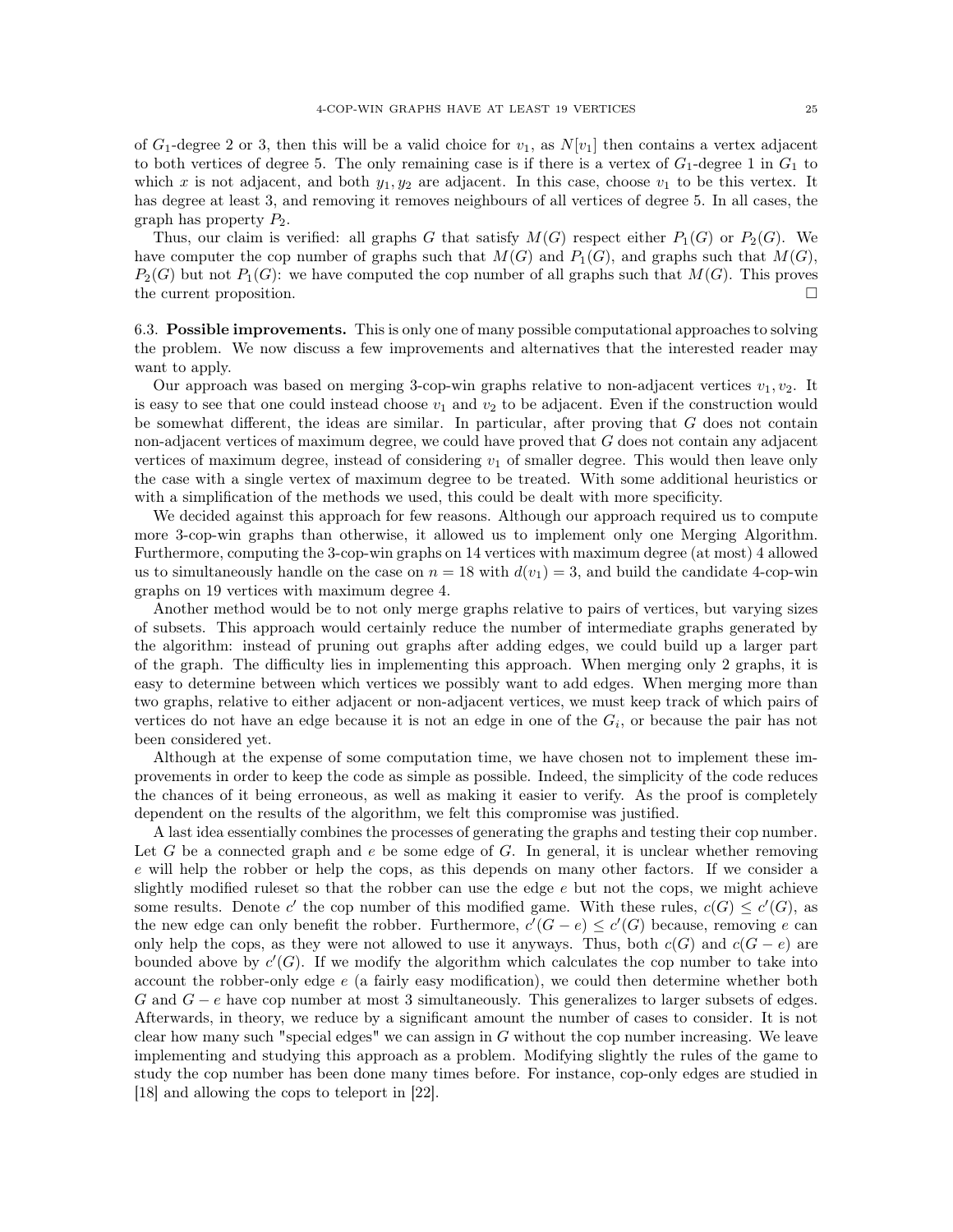# 7. Main results

We are now ready to prove the desired results.

**Theorem 7.1.** *If* G *is a connected graph such that*  $n \leq 18$ *, then*  $c(G) \leq 3$ *.* 

*Proof.* This is a direct consequence of Corollary [2.6](#page-3-1) and Propositions [4.10,](#page-12-0) [5.1](#page-15-2) and [6.1.](#page-21-0)  $\Box$ 

Considering there exists a known 4-cop-win graph on 19 vertices, the Robertson graph, we get the following corollary.

#### Corollary 7.2.  $M_4 = 19$

We also want to narrow down the possible 4-cop-win graphs on 19 vertices.

**Theorem 7.3.** Let G be a connected graph such that  $n = 19$ . If  $\Delta \leq 3$  or  $\Delta \geq 7$ , then  $c(G) \leq 3$ . If  $\Delta = 4$ , then  $c(G) \leq 3$ , unless G is the Robertson graph.

*Proof.* This is a direct consequence of Corollary [2.6](#page-3-1) and Propositions [4.14,](#page-14-0) [5.1](#page-15-2) and [6.1.](#page-21-0)  $\Box$ 

We leave filling the missing cases in this theorem as a conjecture.

**Conjecture 7.4.** *There does not exist a connected graph* G *such that*  $n = 19$ ,  $\Delta \in \{5, 6\}$  *and*  $c(G) = 4$ *.* 

This would then show that the Robertson graph is the unique 4-cop-win graph on 19 vertices. With a better implementation of the algorithm, in some low overhead programming language such as C, and with a few good ideas, this problem seems within reach. On the other hand, finding  $M_5$  with the methods used in this article is clearly unfeasible.

It is asked in [\[5\]](#page-25-1) whether the minimum d-cop-win graphs are  $(d, 5)$ -cage graphs for every d. Although we now have further evidence pointing towards this conjecture, any general proof of this statement is still beyond our grasp.

# **ACKNOWLEDGMENTS**

We would like to thank Seyyed Aliasghar Hosseini for introducing us to this problem and for many helpful discussions. We would also like to thank Ben Seamone and Geňa Hahn for their support over the course of this project.

We also acknowledge that most computations were done on the Université de Montréal - Département de mathématiques et de statistique computer network.

The authors are partially supported by the Natural Sciences and Engineering Research Council of Canada (NSERC) and the Fonds de Recherche du Québec - Nature et technologies (FRQNT).

# **REFERENCES**

- <span id="page-25-7"></span><span id="page-25-0"></span>[1] A. Afanassiev. Cop-Number. GitHub, Available at *<https://github.com/Jabbath/Cop-Number>*, 2017-2020.
- <span id="page-25-9"></span>[2] M. Aigner and M. Fromme. A game of cops and robbers. *Discrete Applied Mathematics*,  $8(1)$ :1 – 12, 1984.
- [3] S. Aliasghar Hosseini, B. Mohar, and S. Gonzalez Hermosillo de la Maza. Meyniel's conjecture on graphs of bounded degree. arXiv e-prints, page arXiv:1912.06957, Dec 2019.
- <span id="page-25-8"></span>[4] J. Baez. Petersen graph. Available at *<https://blogs.ams.org/visualinsight/2015/07/01/petersen-graph/>*, Jul 2015.
- <span id="page-25-1"></span>[5] W. Baird, A. Beveridge, A. Bonato, P. Codenotti, A. Maurer, J. McCauley, and S. Valeva. On the minimum order of k-cop-win graphs. Contributions to Discrete Mathematics, 9:70–84, 2014.
- <span id="page-25-2"></span>[6] W. Baird and A. Bonato. Meyniel's conjecture on the cop number: a survey. Preprint, Available at *[https://math.ryerson.ca/~abonato/papers/meyniel\\_0311.pdf](https://math.ryerson.ca/~abonato/papers/meyniel_0311.pdf)*, 2011.
- <span id="page-25-5"></span>[7] A. Berarducci and B. Intrigila. On the cop number of a graph. Advances in Applied Mathematics, 14(4):389 – 403, 1993.
- <span id="page-25-4"></span>[8] A. Beveridge. The petersen graph is the smallest 3-cop-win graph. GRAScan Workshop, Available at *<https://math.ryerson.ca/~abonato/GRASCan/AndrewBeveridge.pdf>*, 26 May 2012.
- <span id="page-25-3"></span>[9] A. Beveridge, P. Codenotti, A. Maurer, J. McCauley, and S. Valeva. The petersen graph is the smallest 3-cop-win graph. Preprint, Available at *<https://arxiv.org/pdf/1110.0768v1.pdf>*, 2011.
- <span id="page-25-6"></span>[10] J. Bezanson, A. Edelman, S. Karpinski, and V. B. Shah. Julia: A fresh approach to numerical computing. SIAM review, 59(1):65–98, 2017.